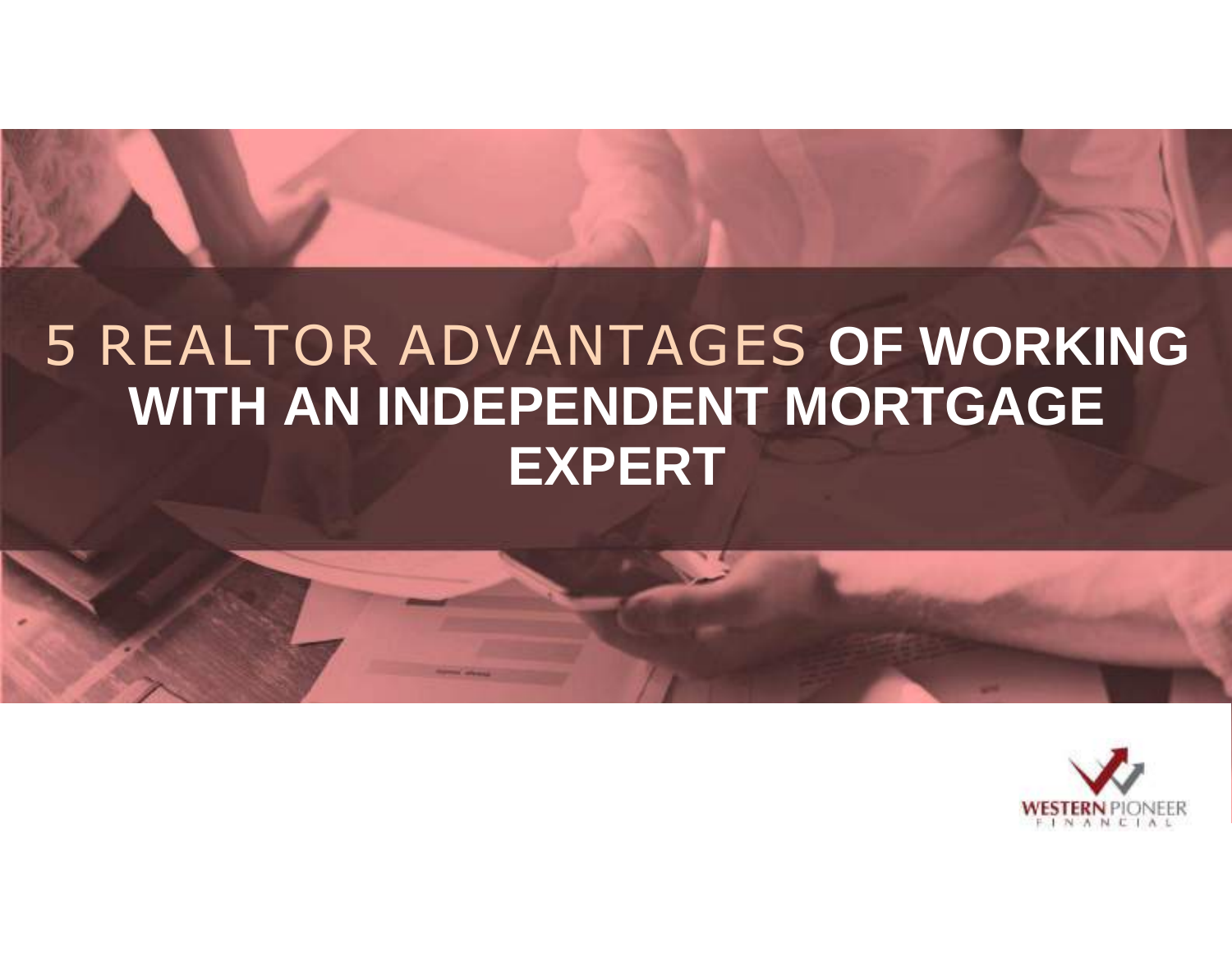# 1. SPEED & SERVICE

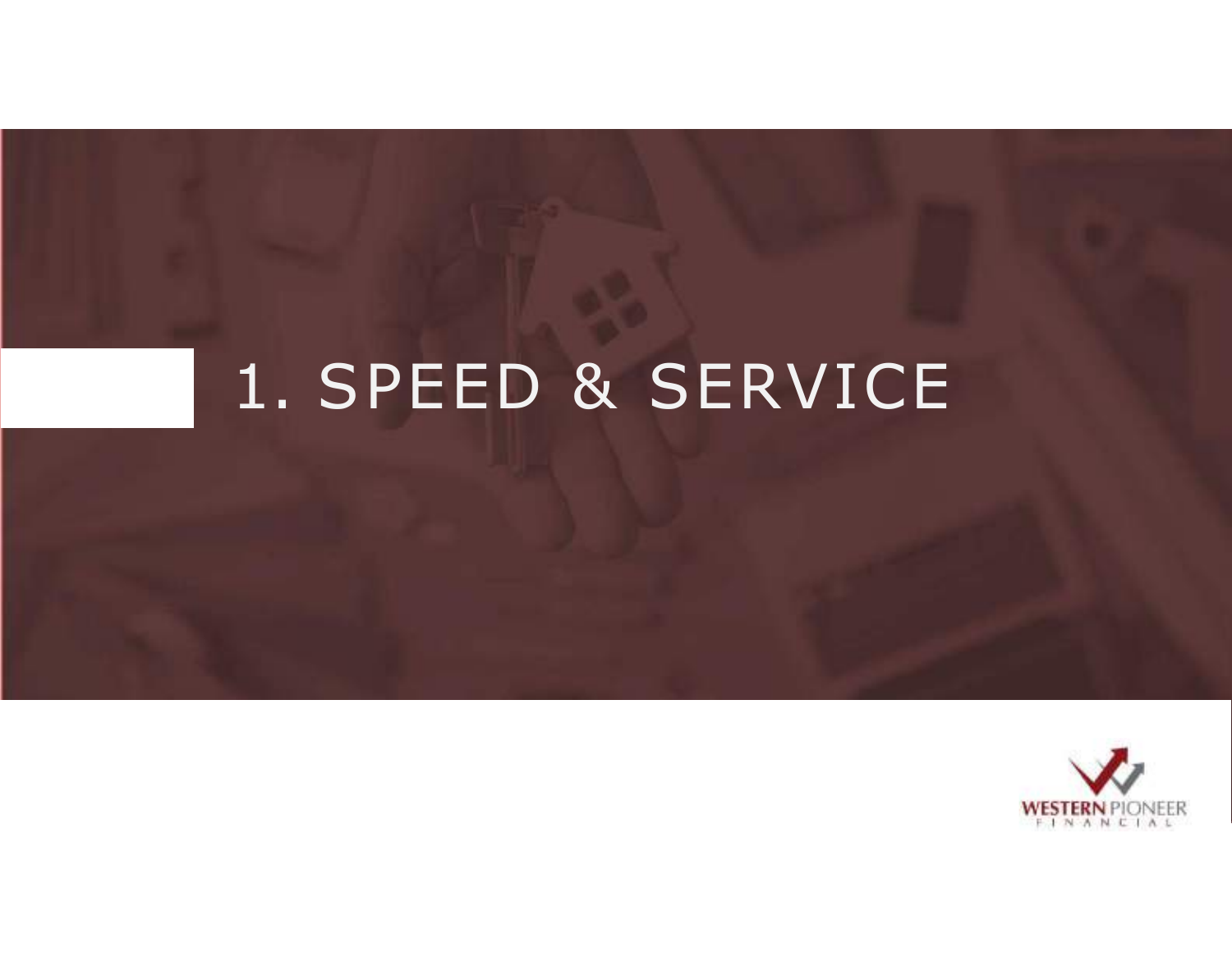#### CONSISTENT TURN TIMES

- Two-day initial approvals
- Clearing contingencies in 12-15 days

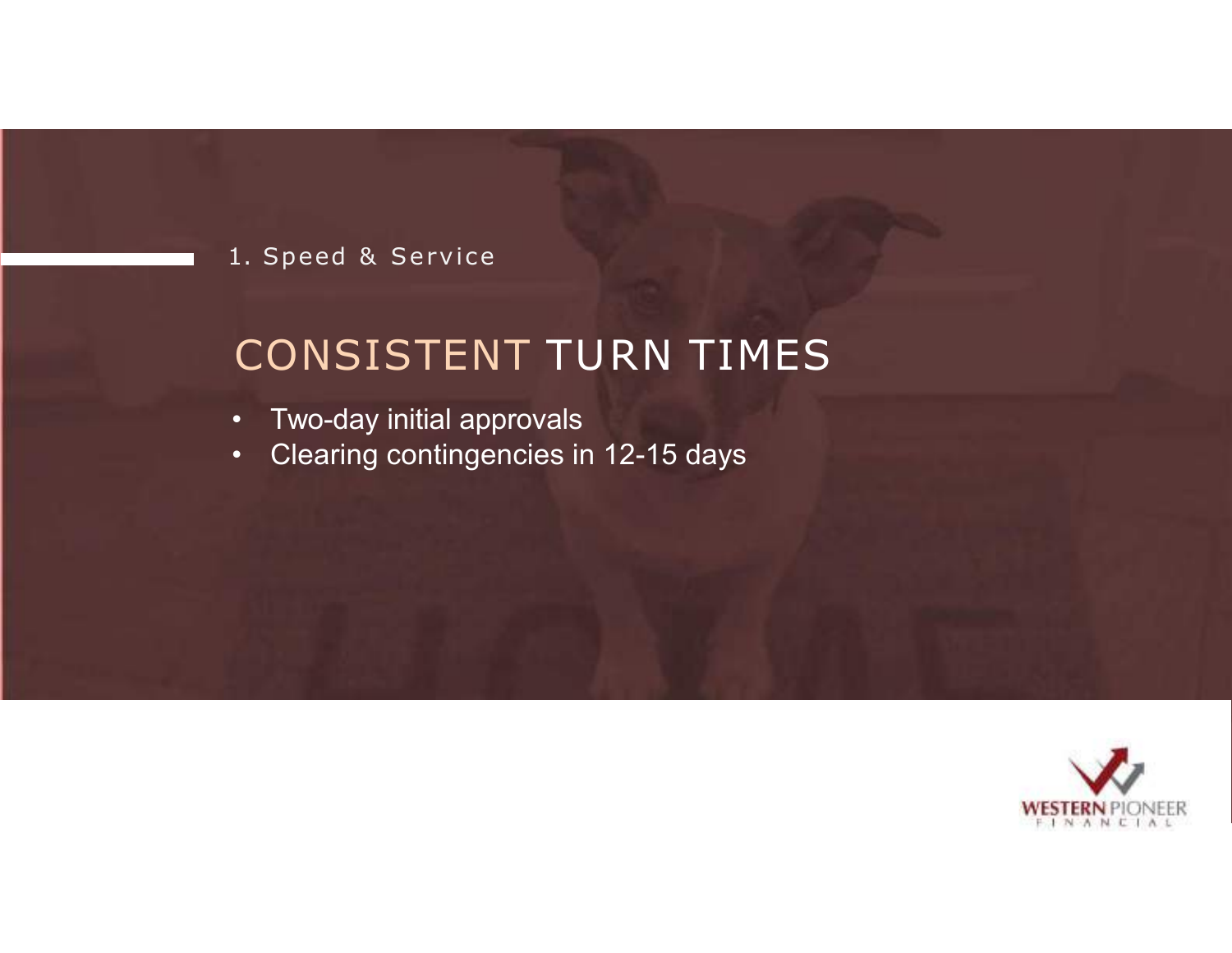

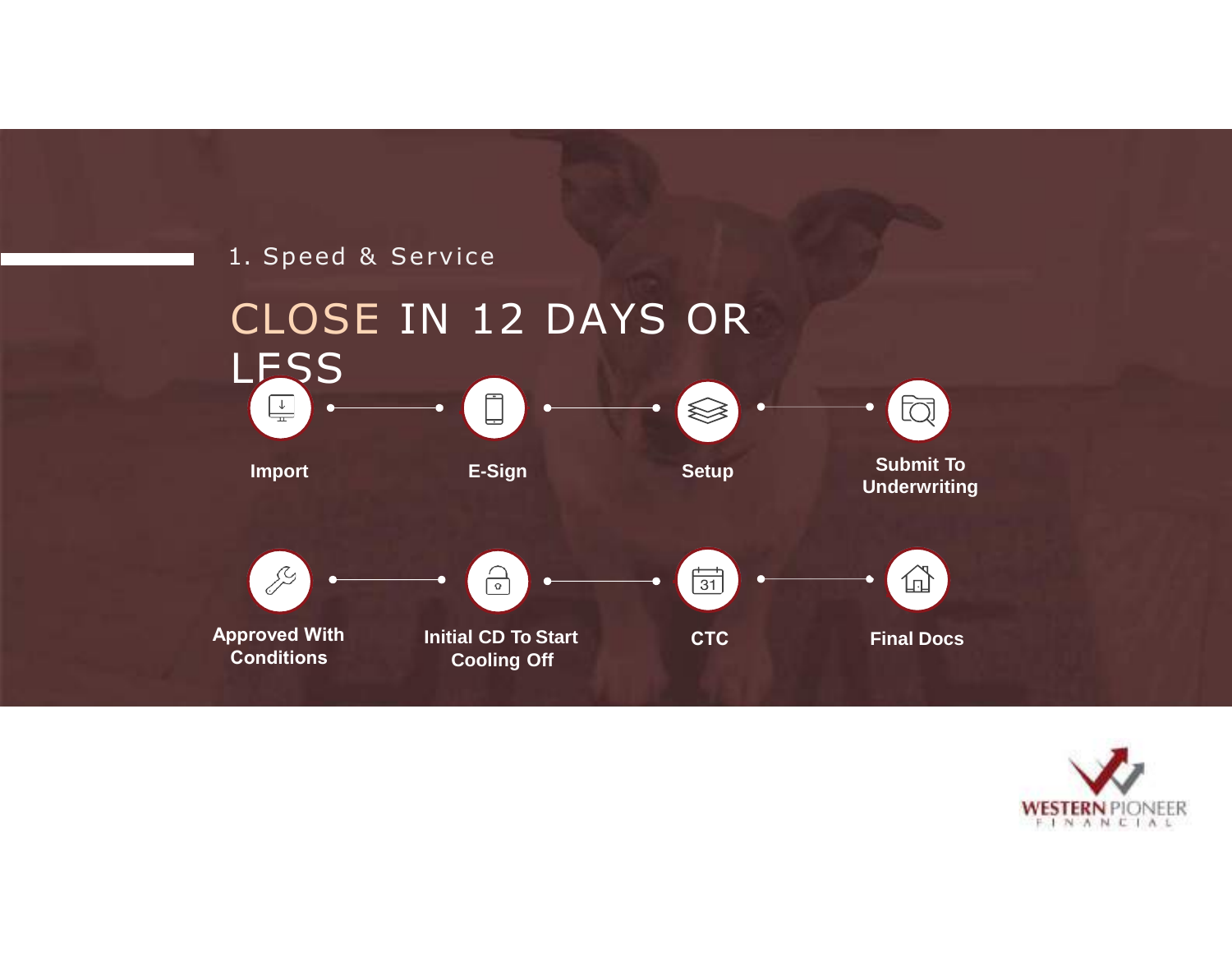#### LOAN TRACKING

- Track the status of your buyers loan from submission to closing
- Complete transparency throughout the entire process

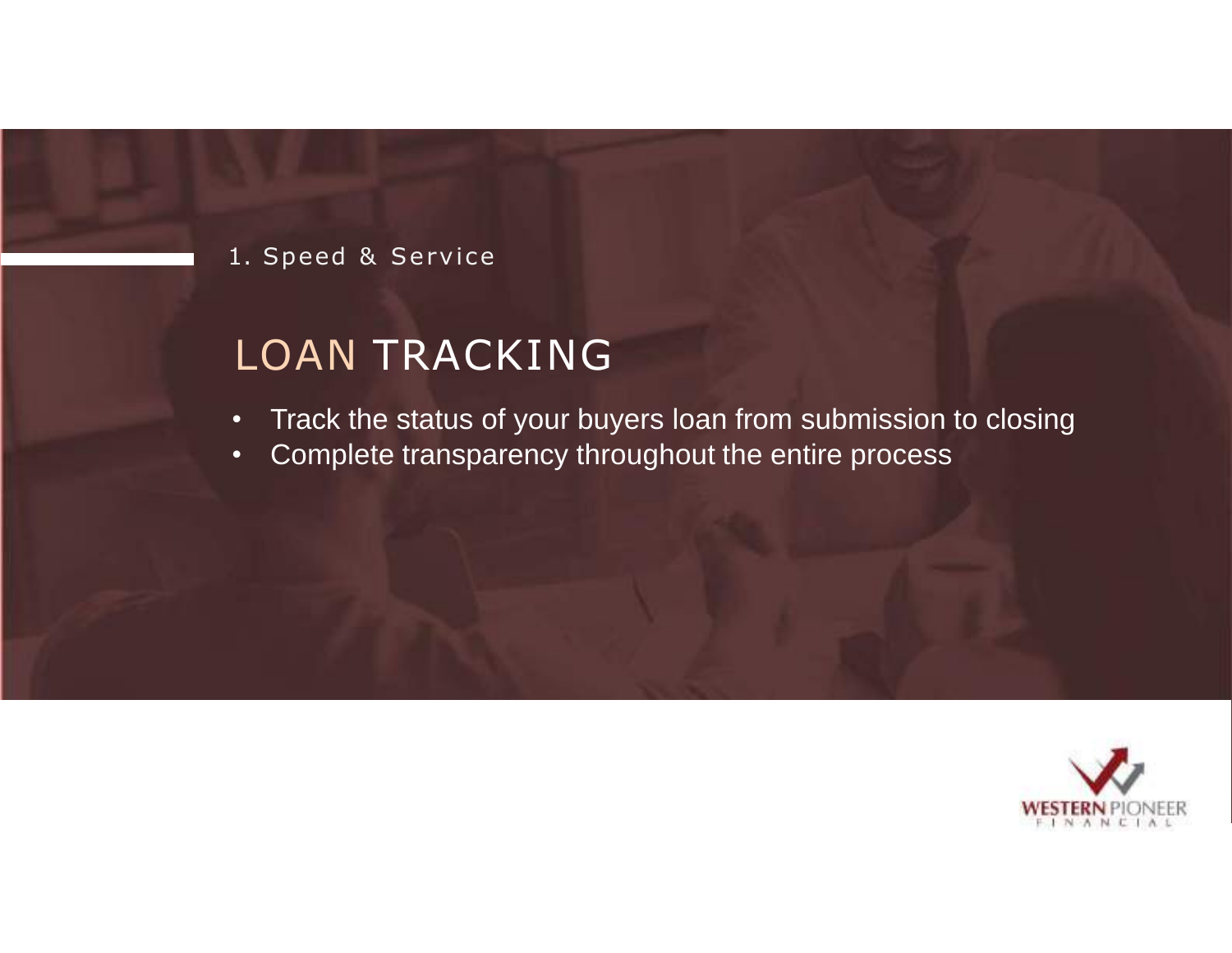

- Track the progress from start to finish
- **Communication**
- Everyone is involved in the process

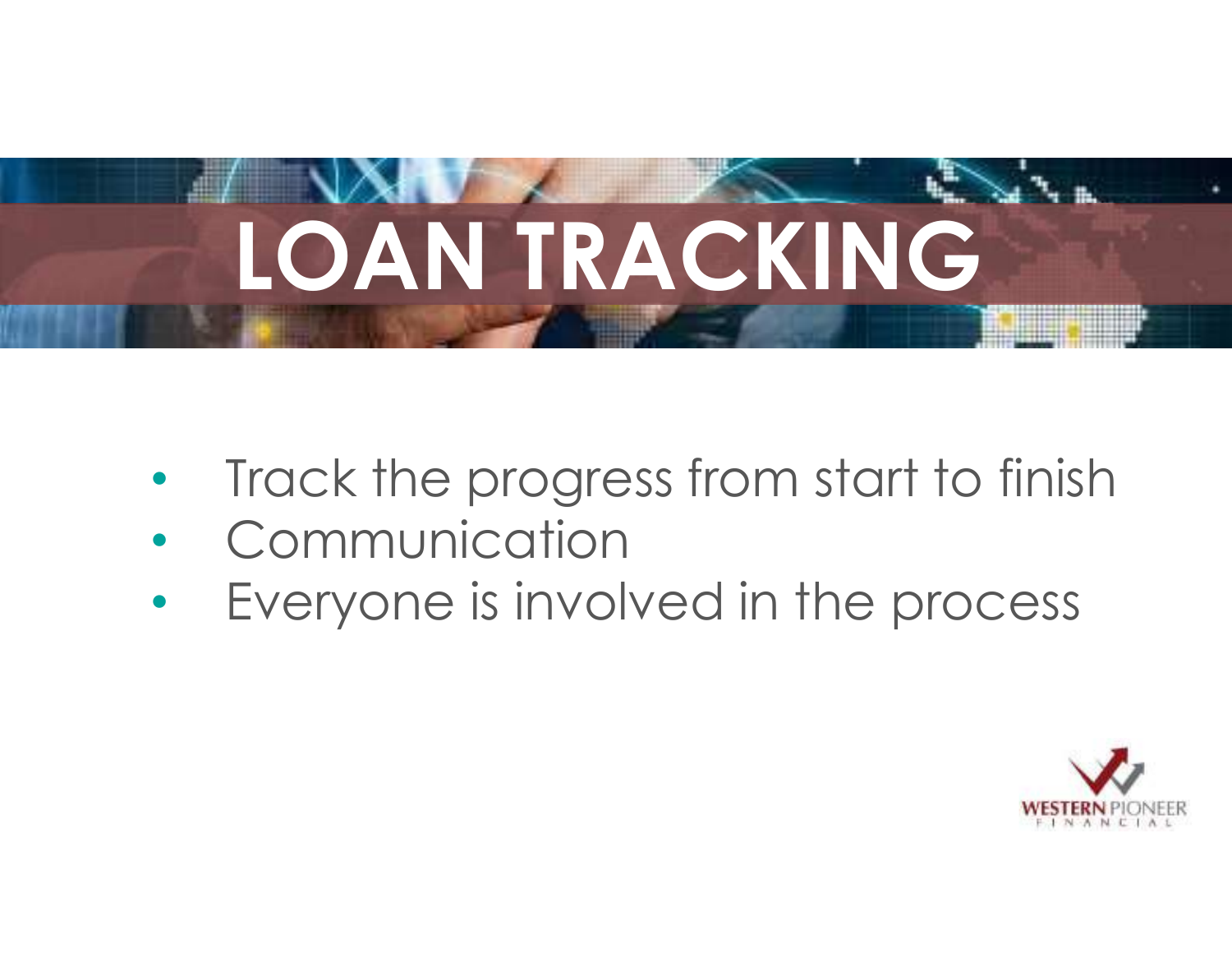#### CUSTOMIZED EXPERIENCE

- Ability to offer custom rates to the thousandth decimal point
- Only lock for the amount of days needed
- Choose a customized term that meets your buyers needs

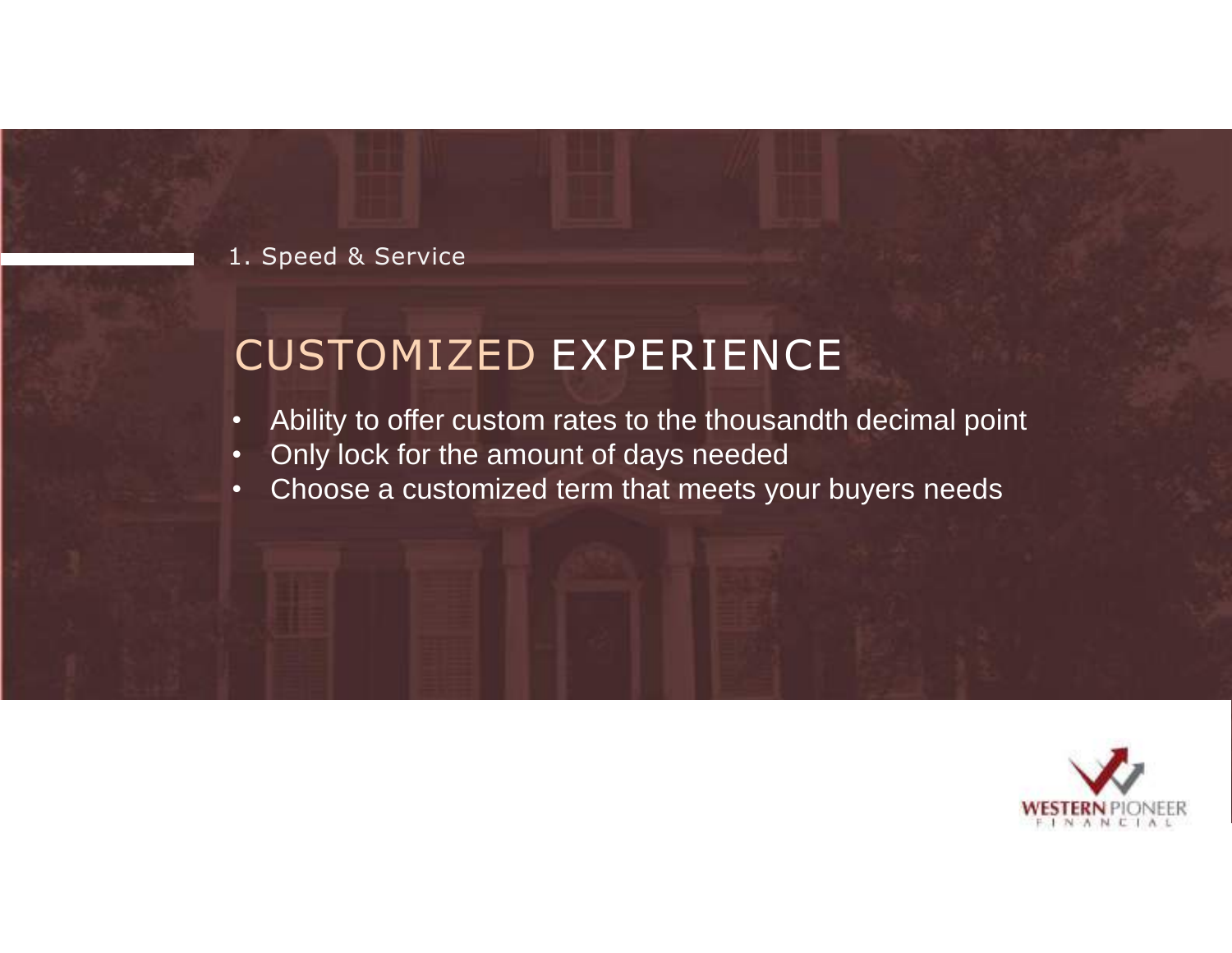#### SHOP WITH CERTAINTY

- Ability to submit TBD/Scenarios for any income or loan level items
- Lock and Shop secure a low rate for 60 or 90 days while the buyer shops for the perfect home

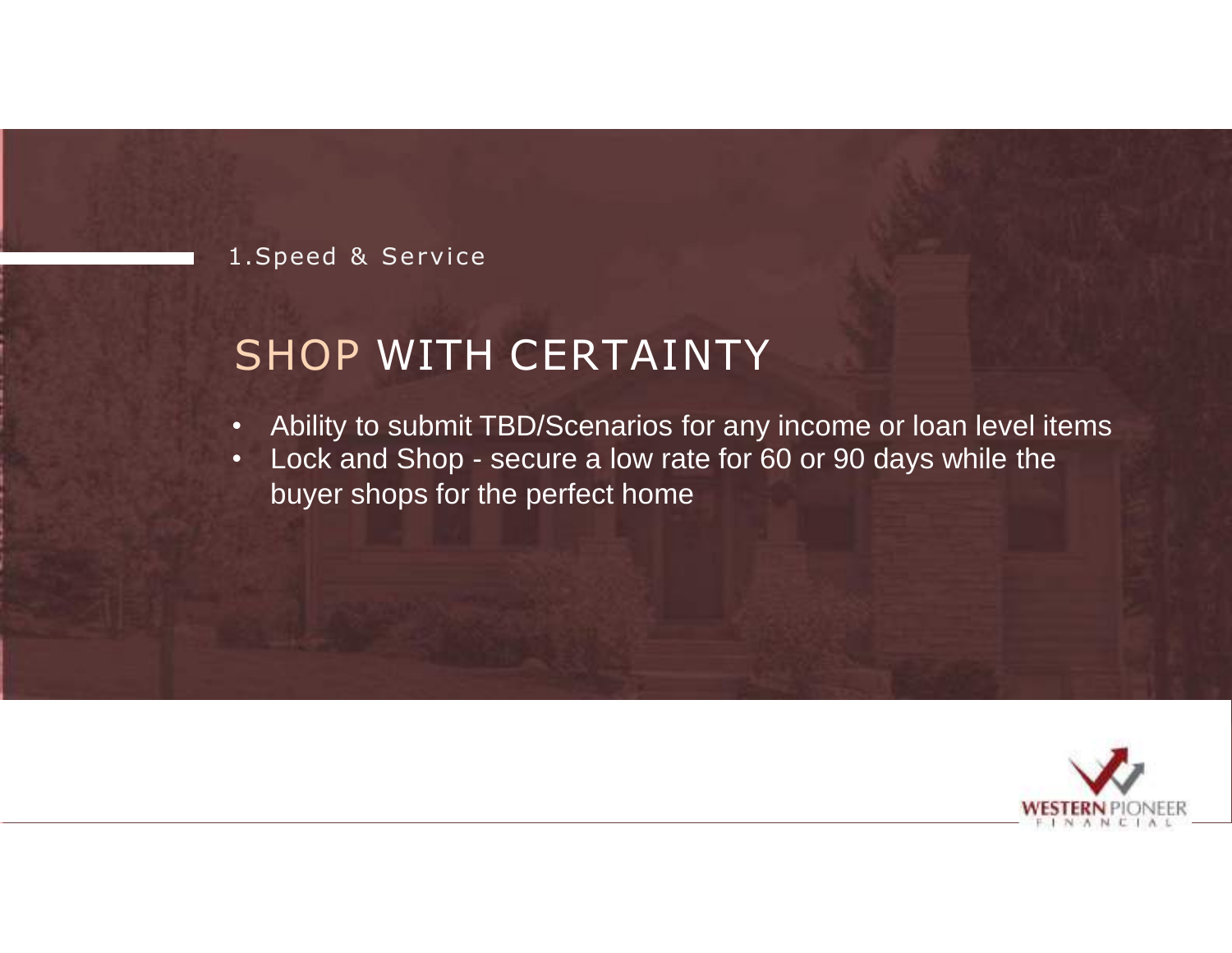#### HUNDREDS OF PRODUCT OPTIONS

We are able to shop for the best program that fits your buyer's needs

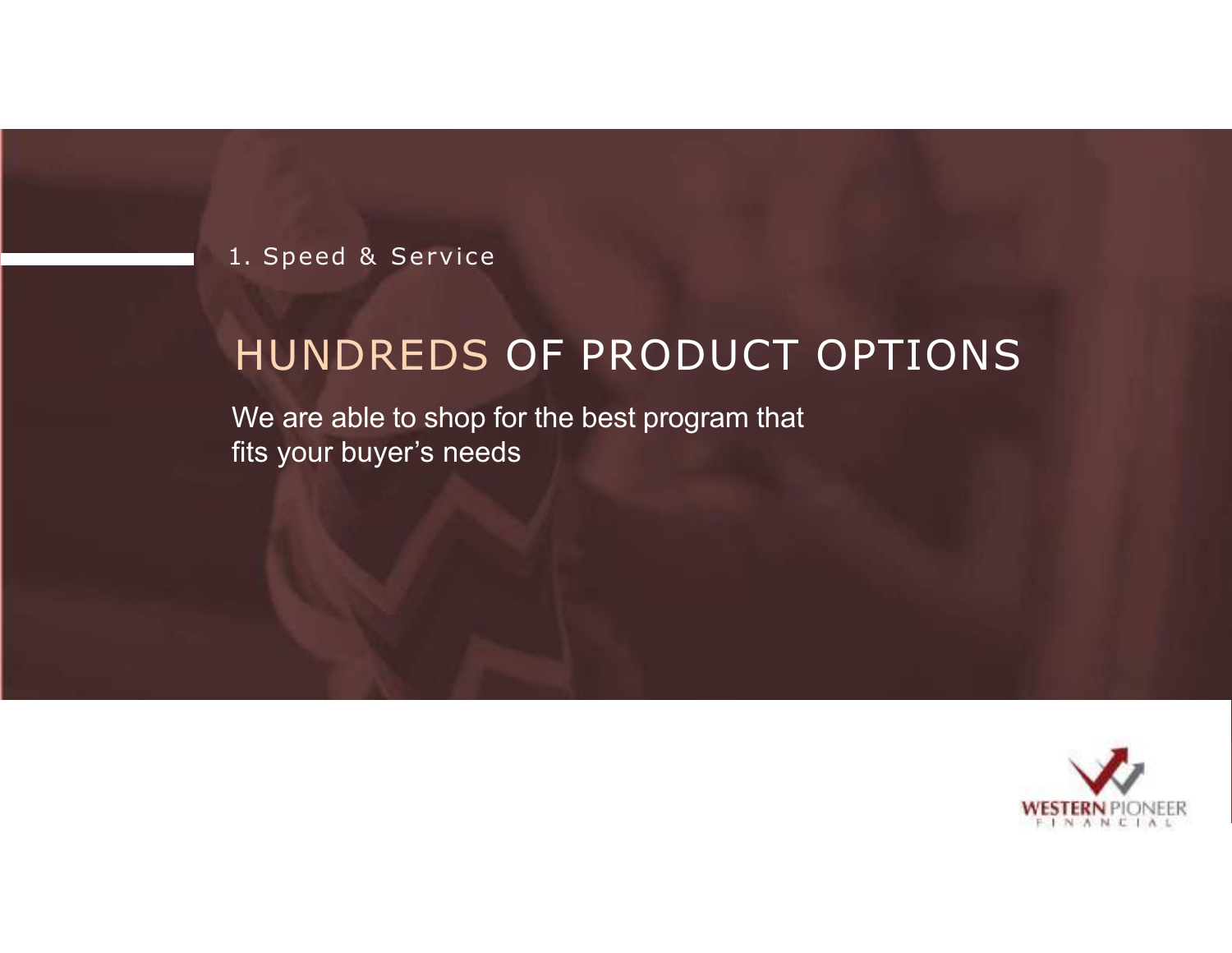#### CLOSING DISCLOSURE

- Closing disclosures are sent before final approval / CTC
- We will hit your contract dates

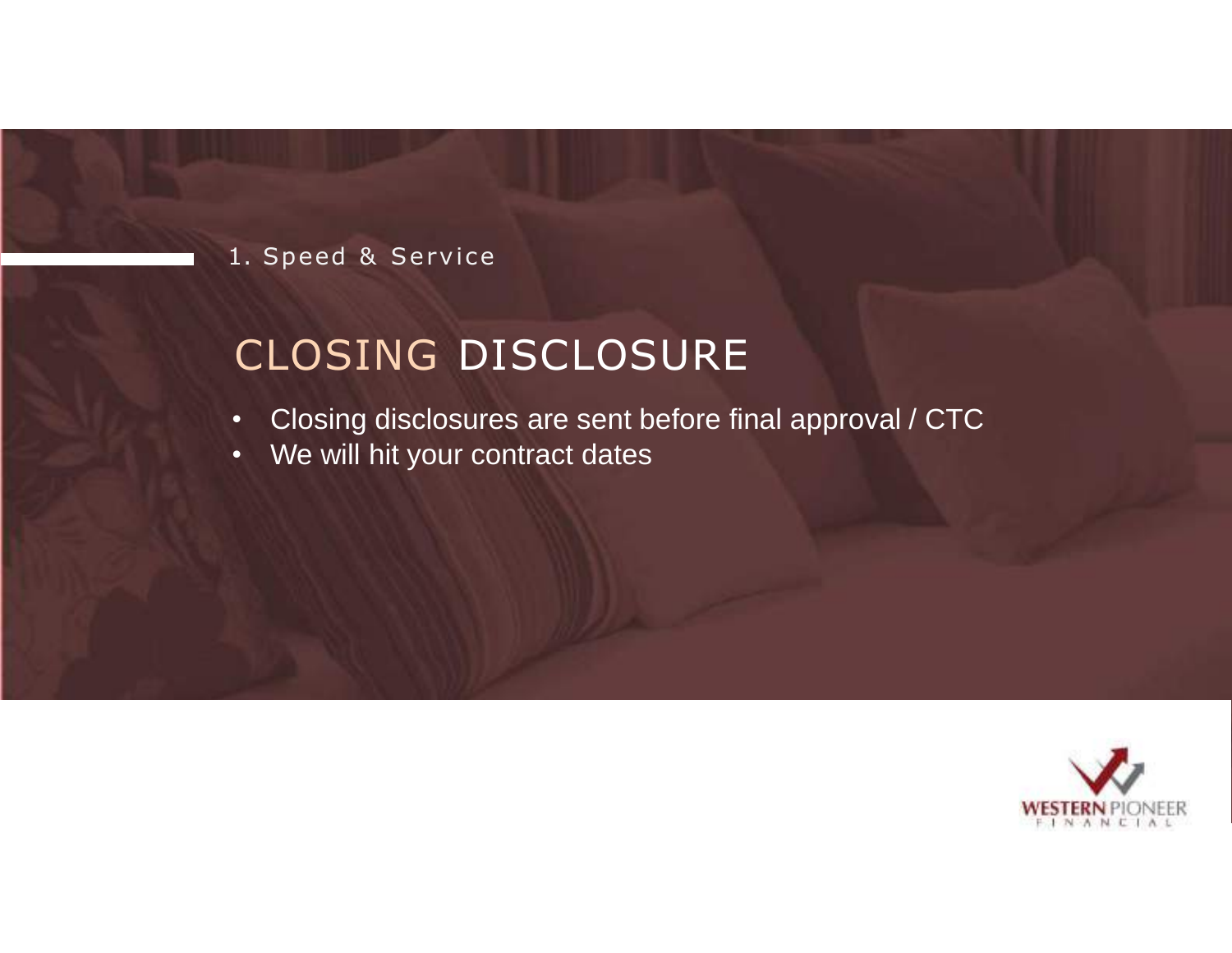#### CLOSING

- Complete control over the closing process
- Closing Tracker
- The ability to collaborate directly with the settlement agent

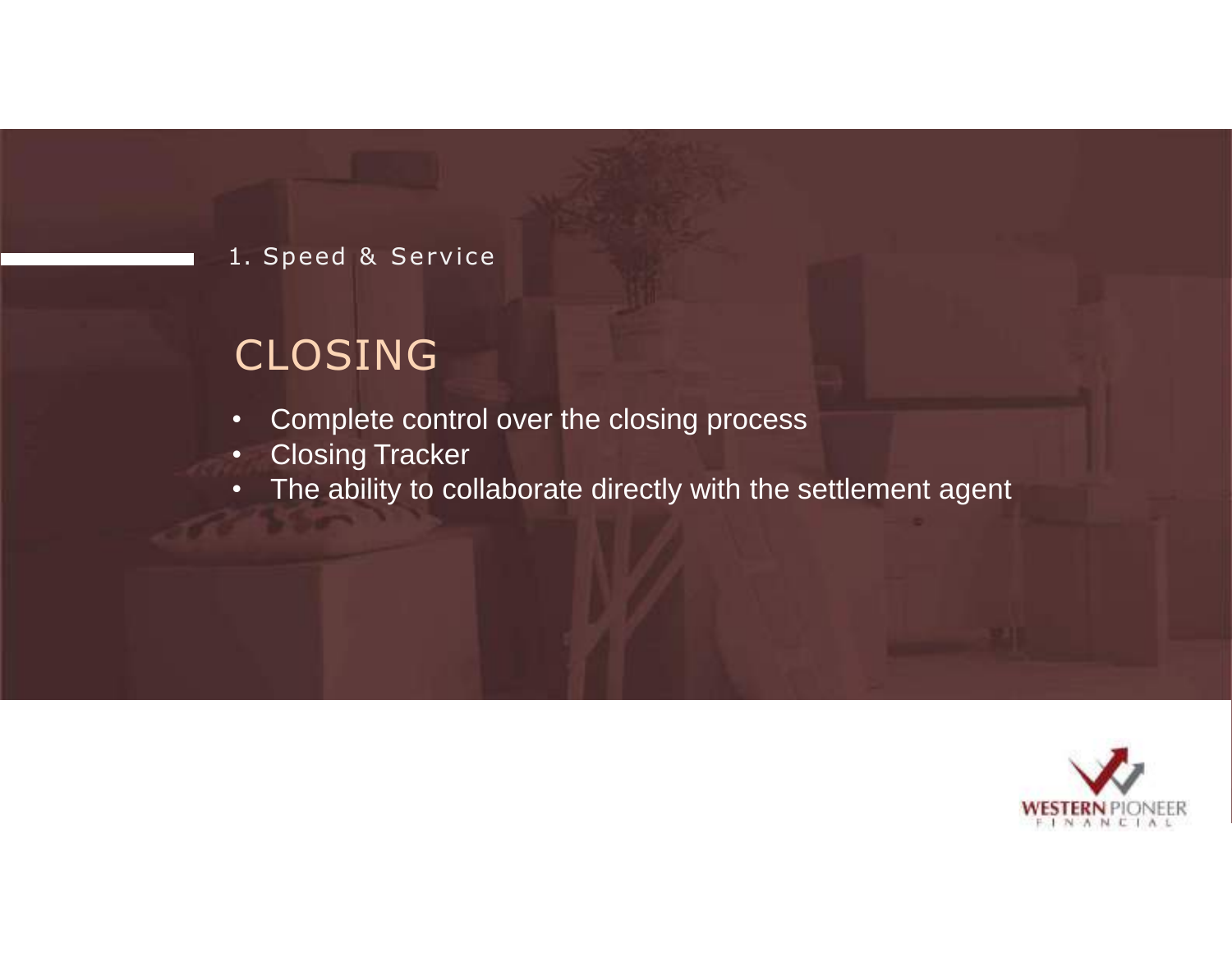# 2. ONE-STOP SHOP

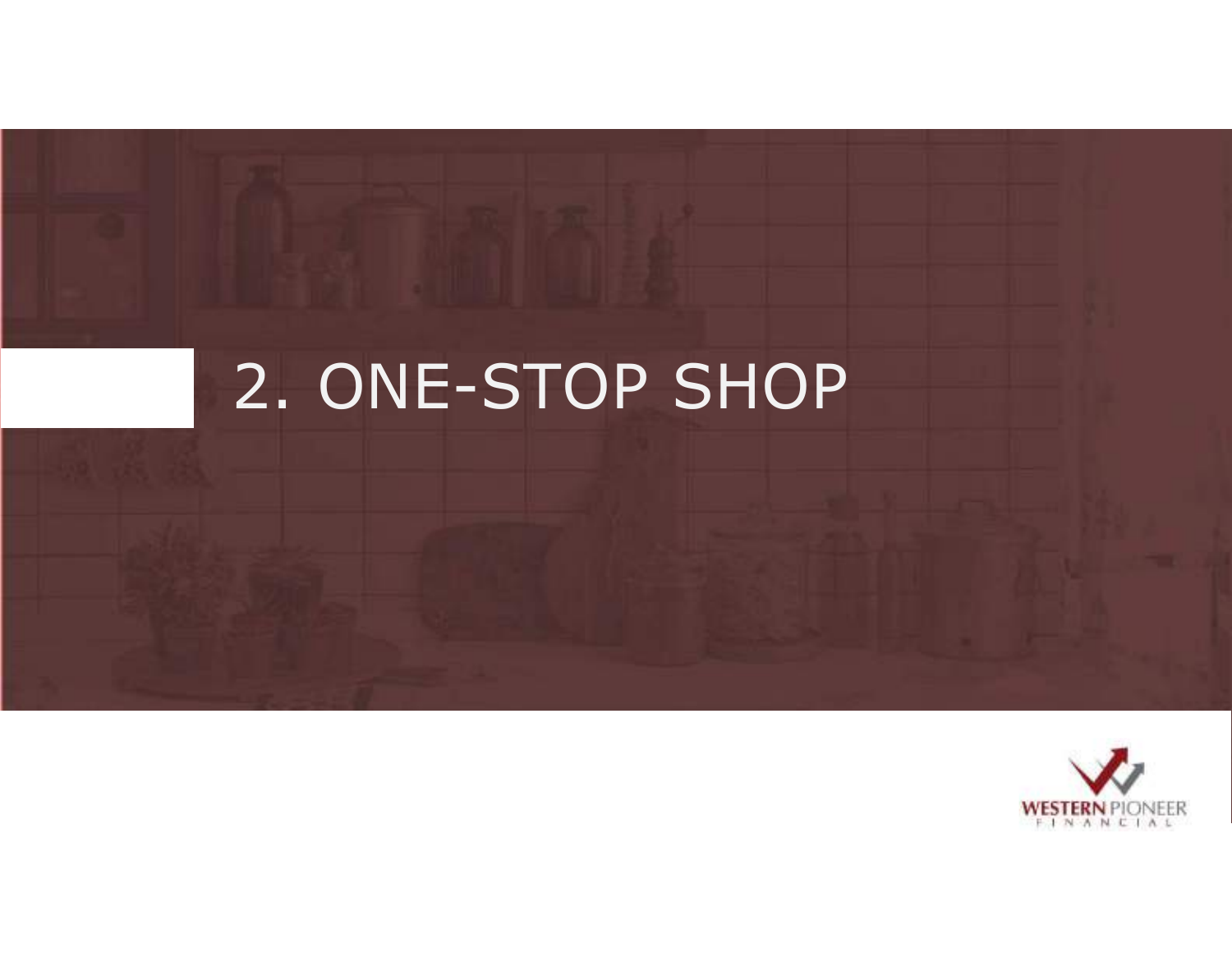2. One-Stop Shop

#### CONVENTIONAL GOVERNMENT FHA | VA | USDA

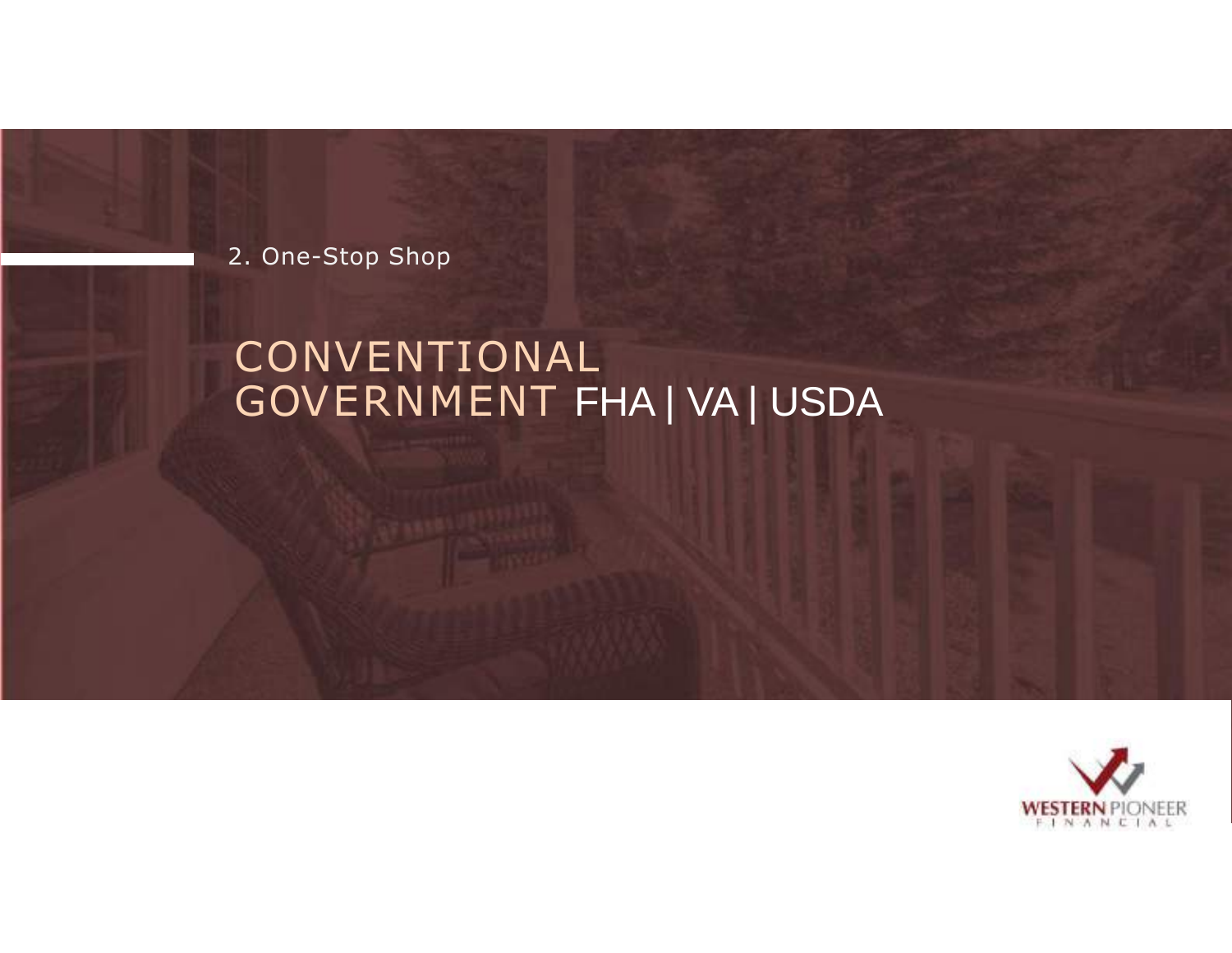# 3. SPECIALTY PRODUCTS

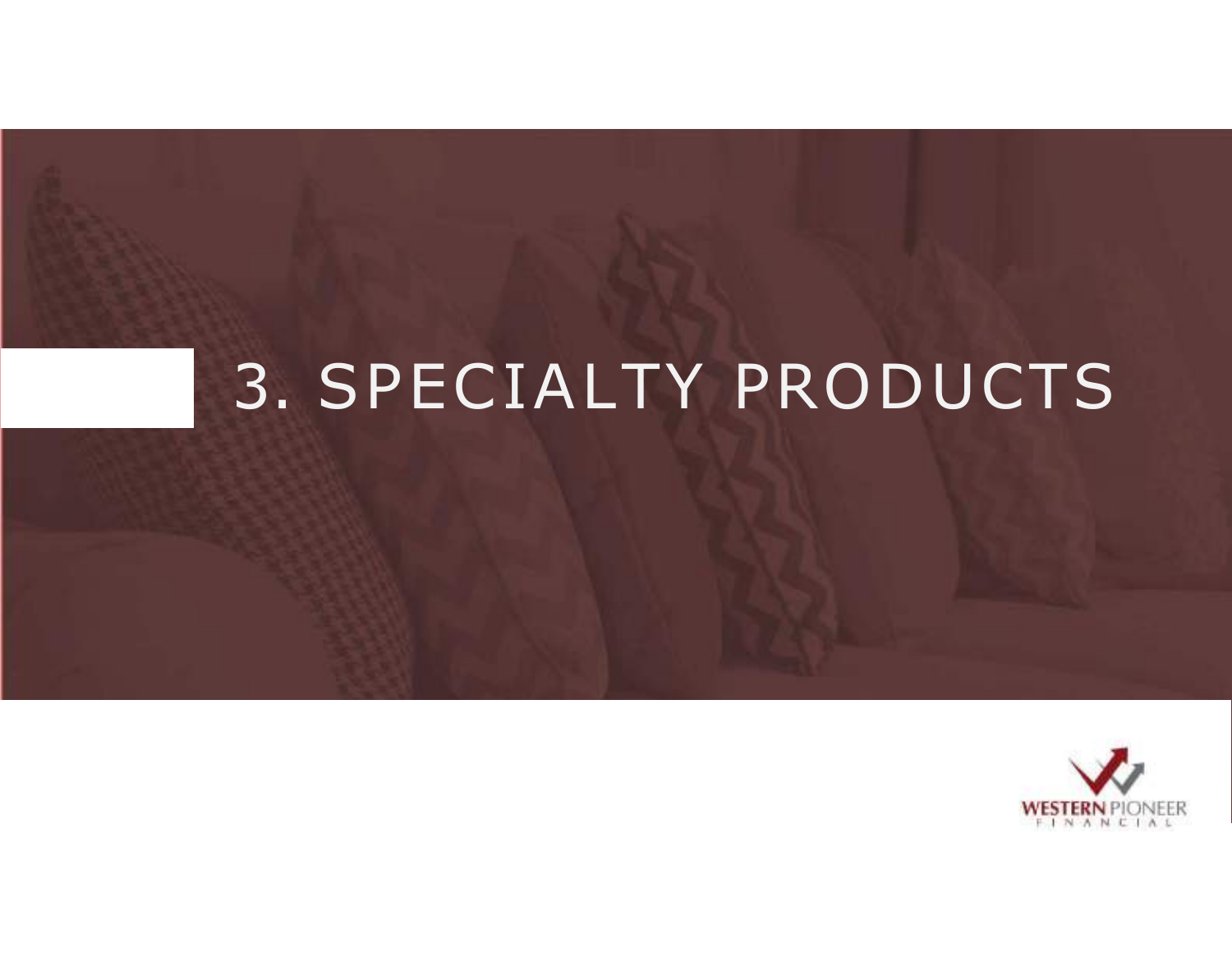#### 3. Specialty Products

#### CONQUEST PRICING

- Conventional purchase or rate & term refinance
- VA purchases and VA IRRRLs
- Offer significantly lower rates to borrowers

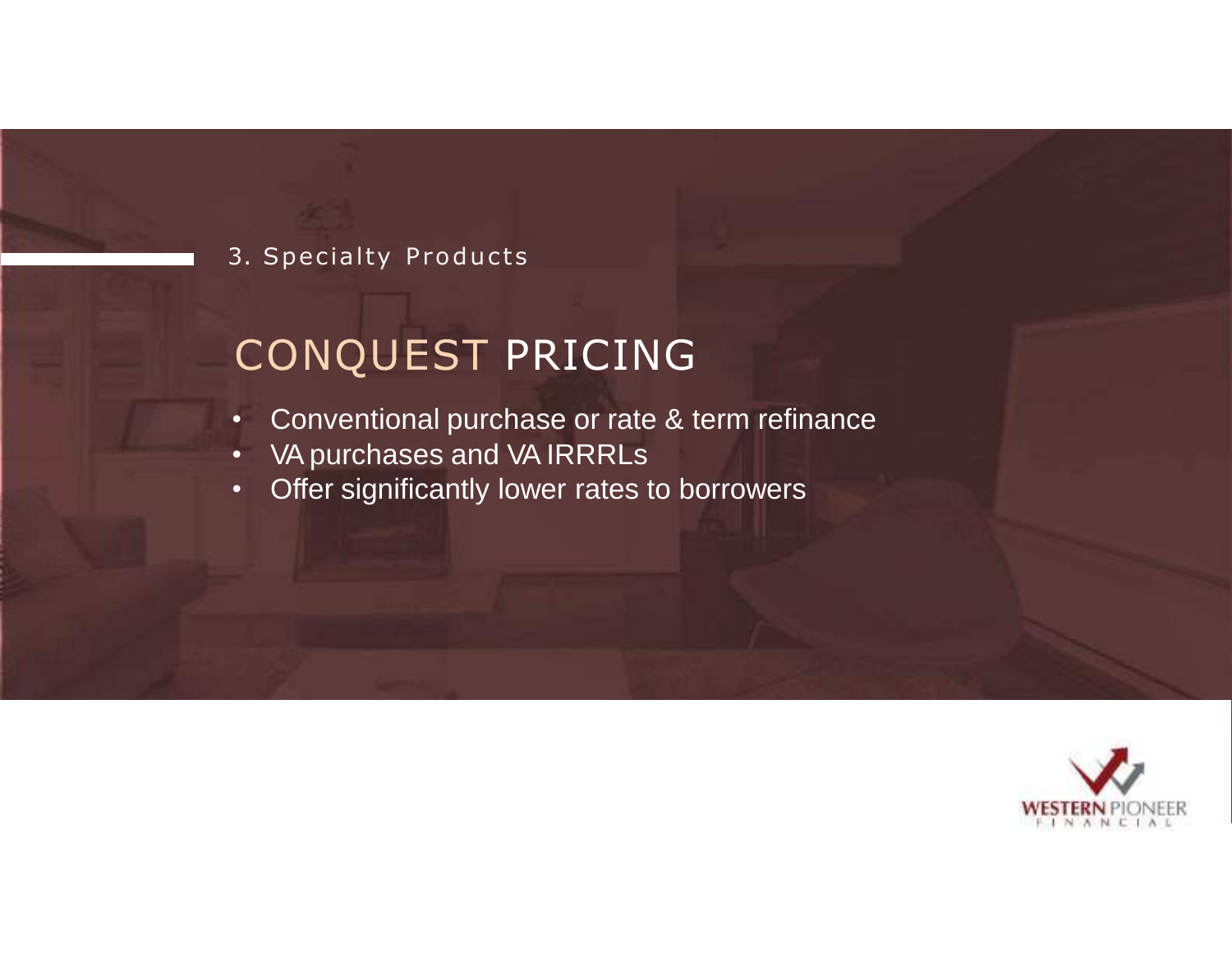#### 3. Specialty Products

#### 3% DOWN

- Freddie Mac Home One
- Fannie Mae HomeReady
- Freddie Mac Home Possible Advantage

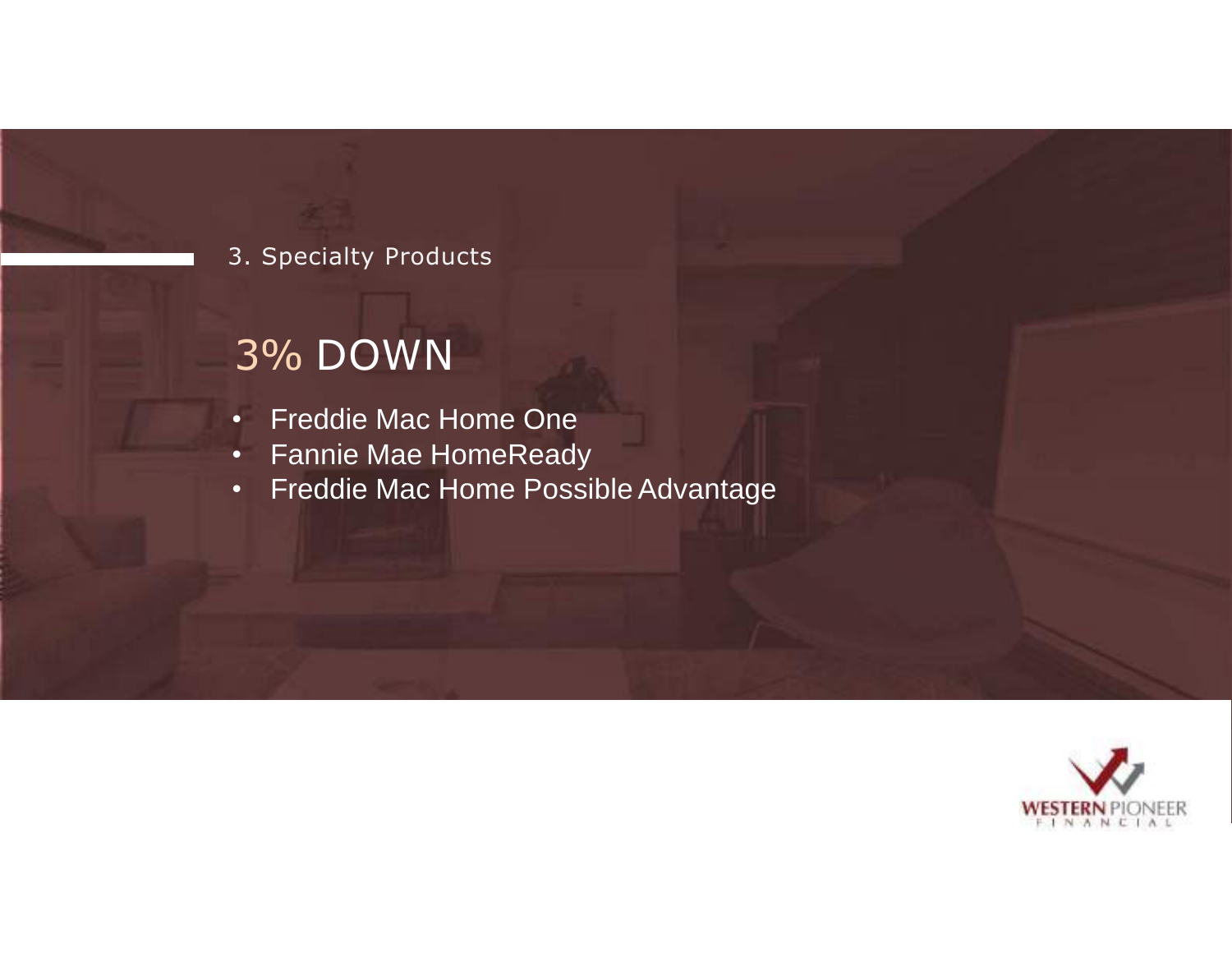3. Specialty Products

#### MORTGAGE I NS URANCE<br>I NS all mortgage insurance is created equal

- Eliminate the second underwrite by getting mortgage insurance with no overlays
- We offer the most competitive premiums

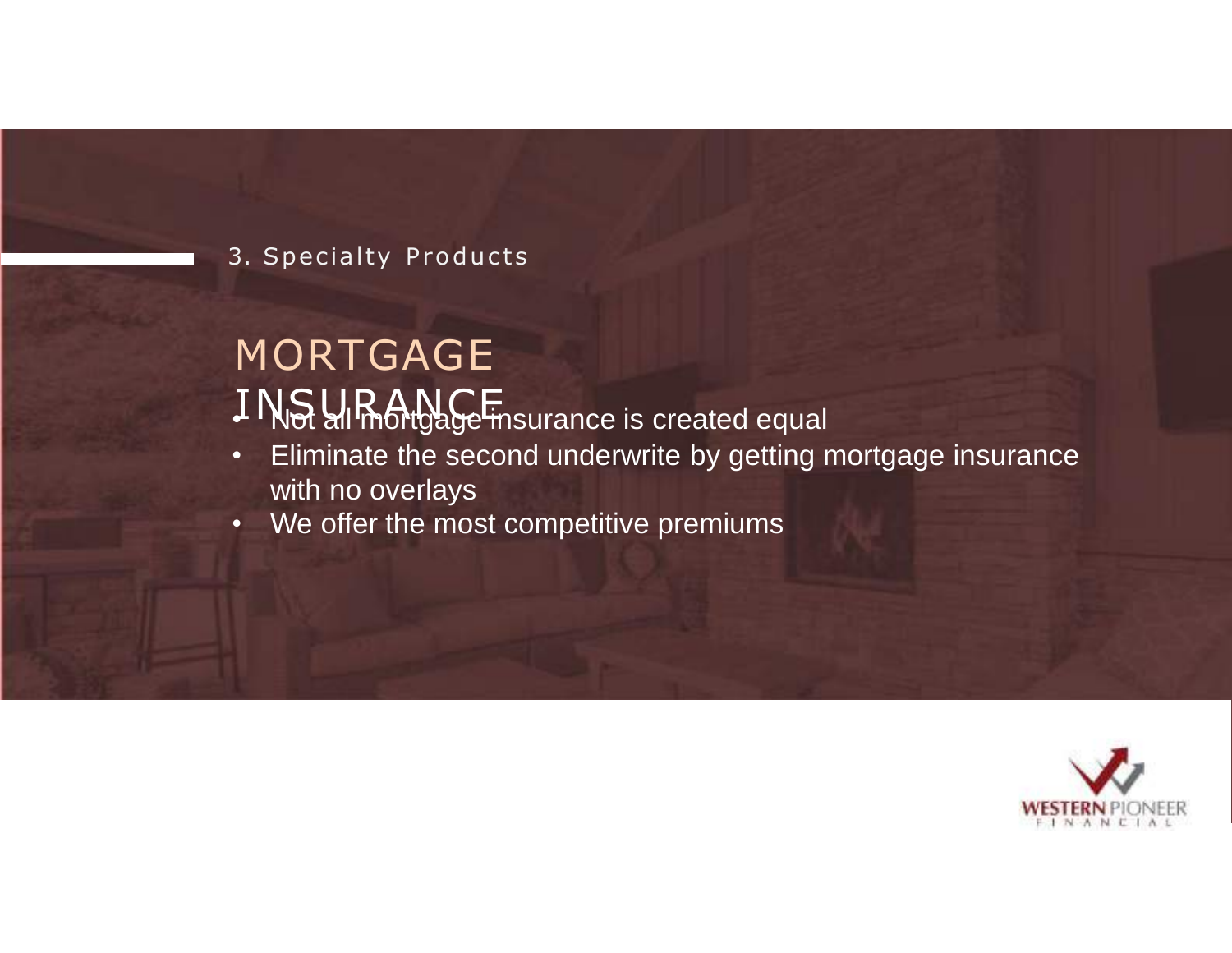# ESCROW WAIVERS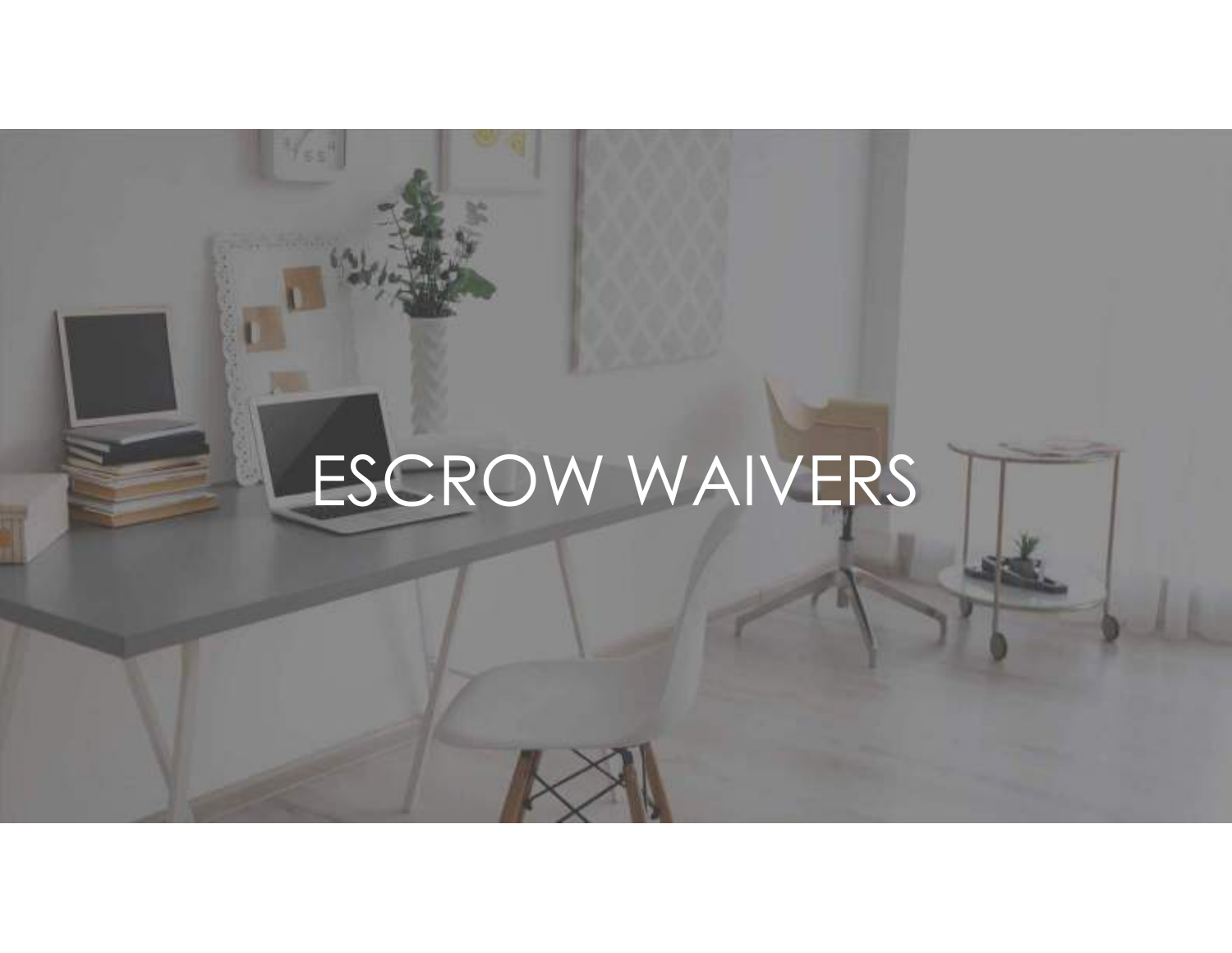# ESCROW WAIVERS

- Waive escrow at no cost
- Up to 95% LTV
- Cash to close
- Available on all conventional products

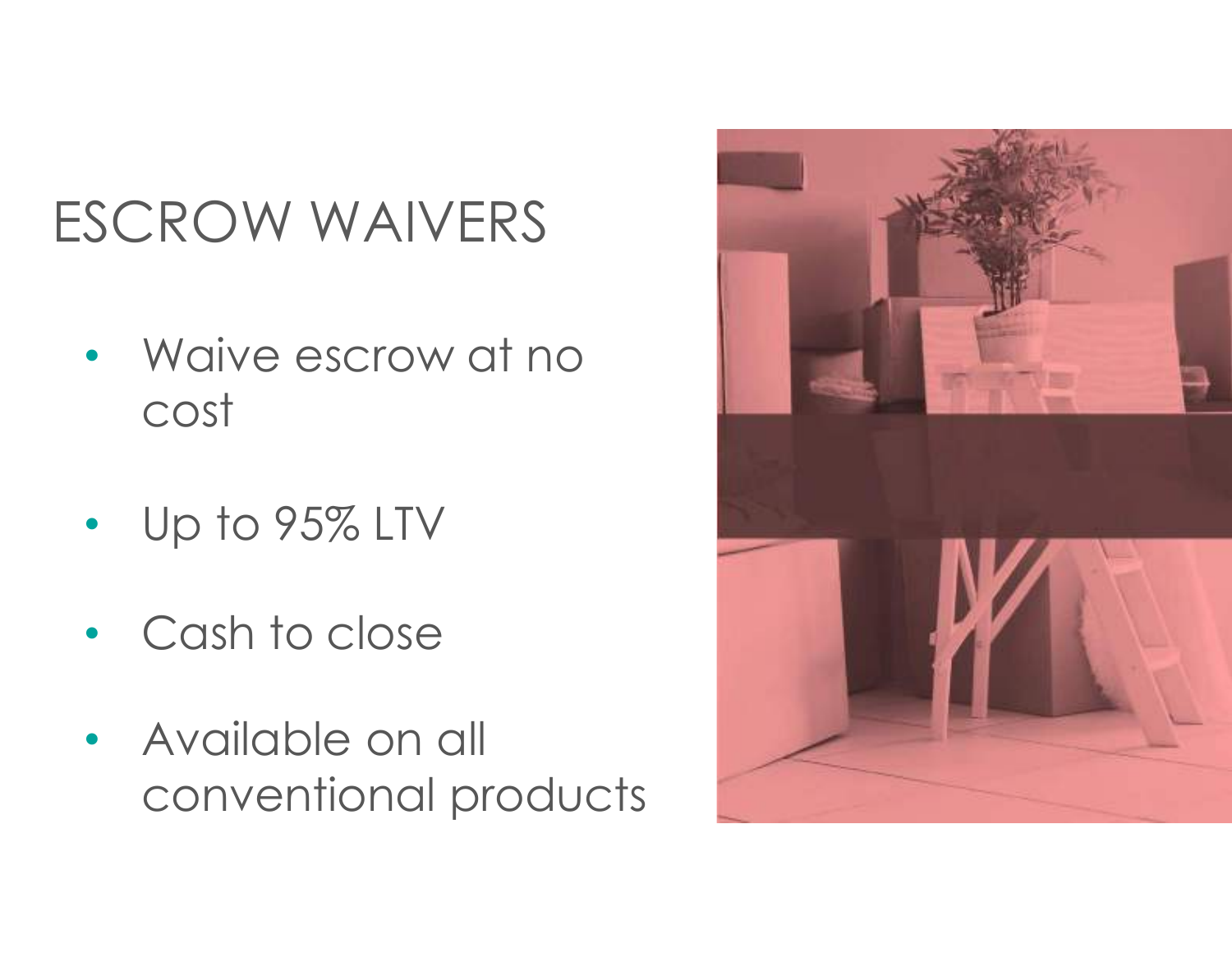# 4. DIGITAL MORTGAGES

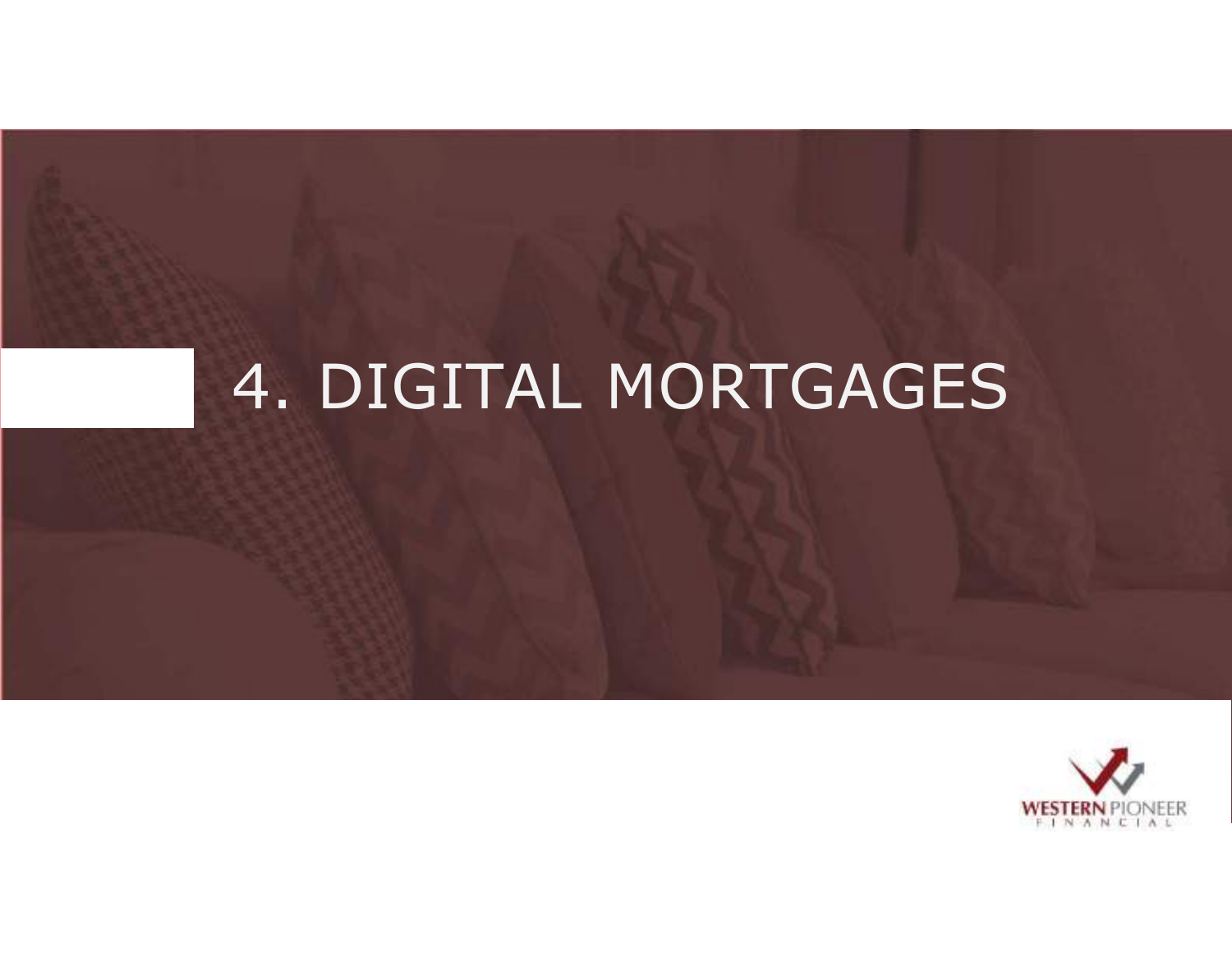4. Digital Mortgages

#### ONLINE APPLICATION PORTAL

Asecure and hassle-free way for your buyers to apply

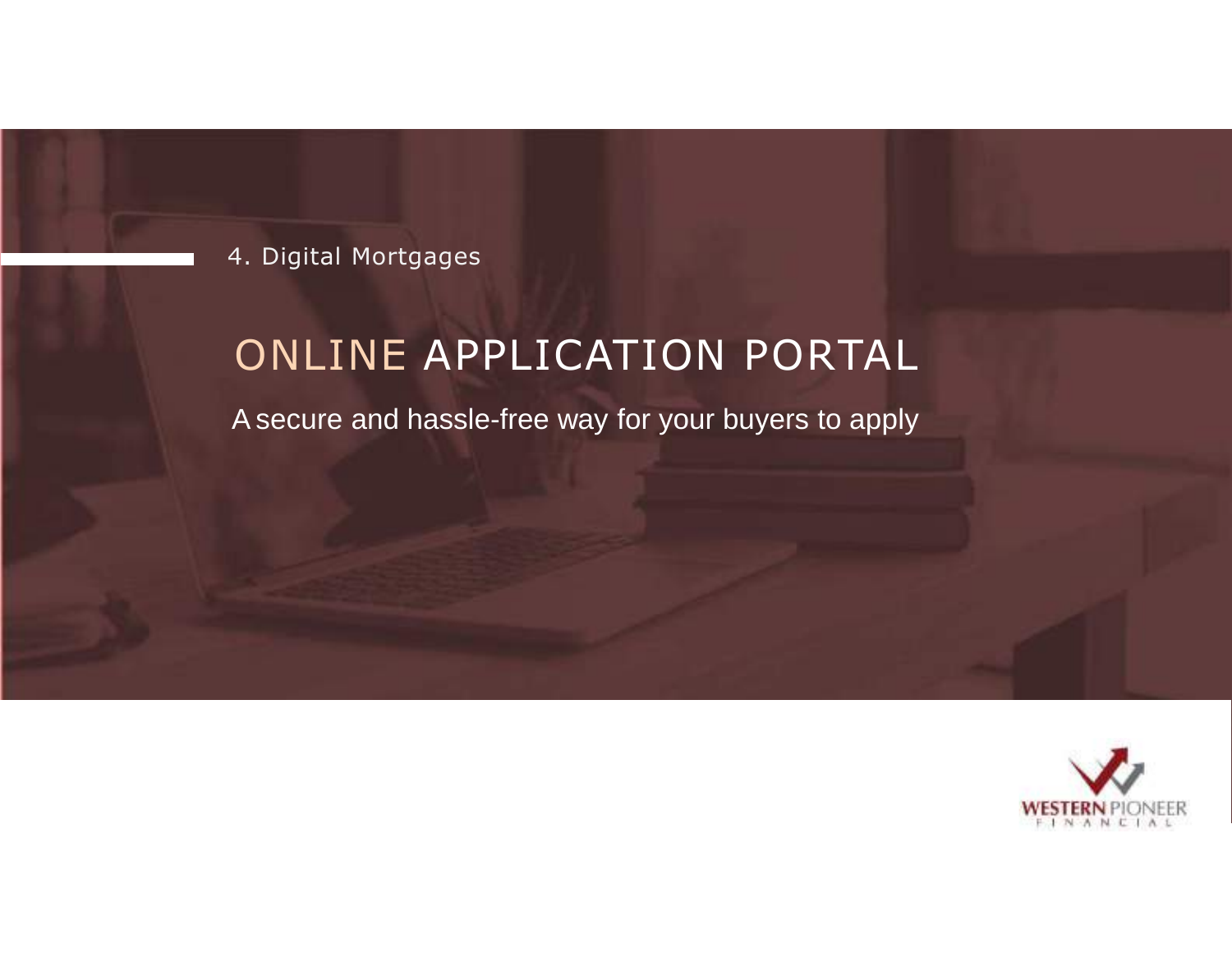4. Digital Mortgages

#### GO DOC-LESS

Ditch the docs – we will pull their income and assets automatically

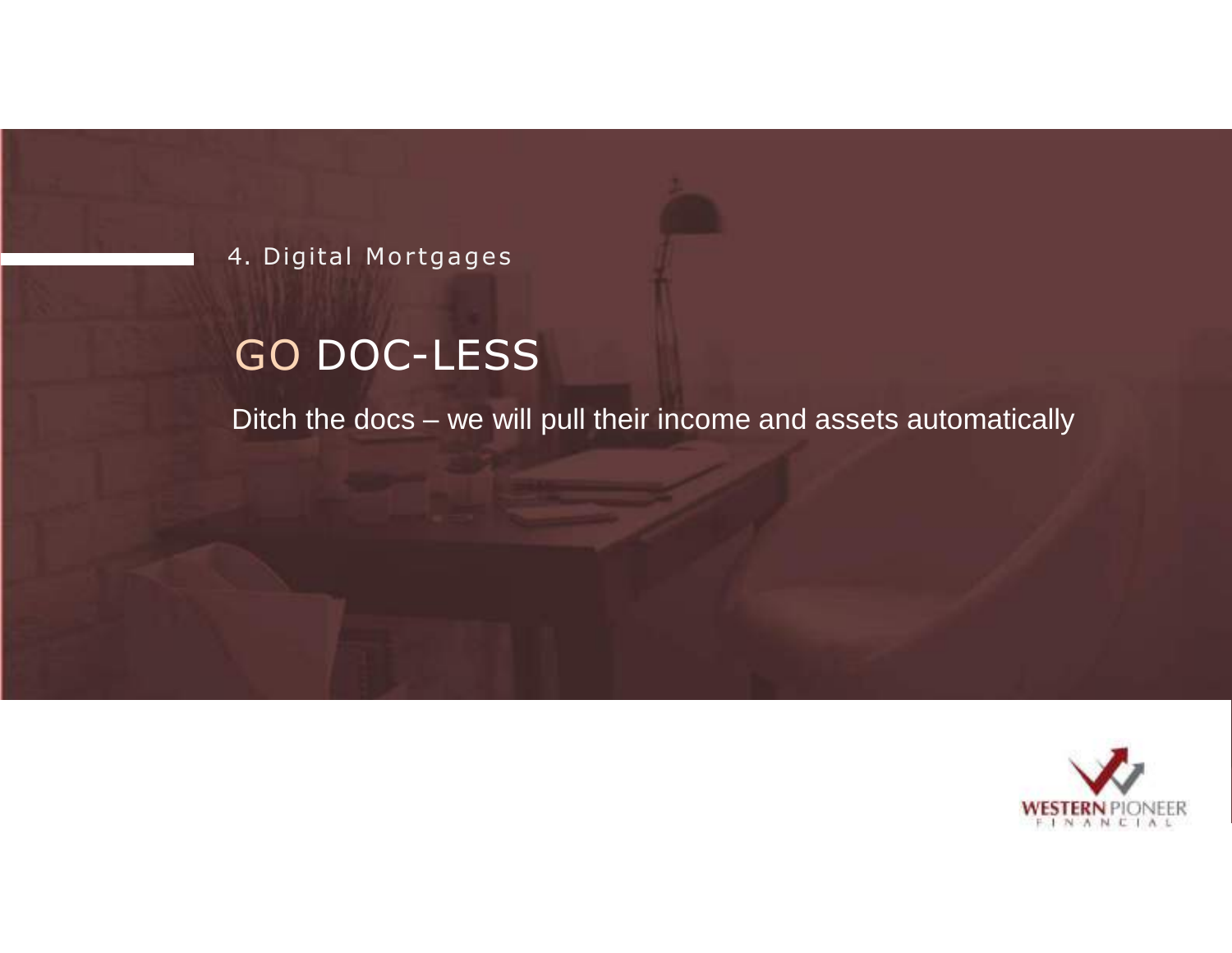4. Digital Mortgages

#### VIRTUAL E-CLOSING

- Close from anywhere, anytime, completely online
- No in-person signing
- Available in 42 states

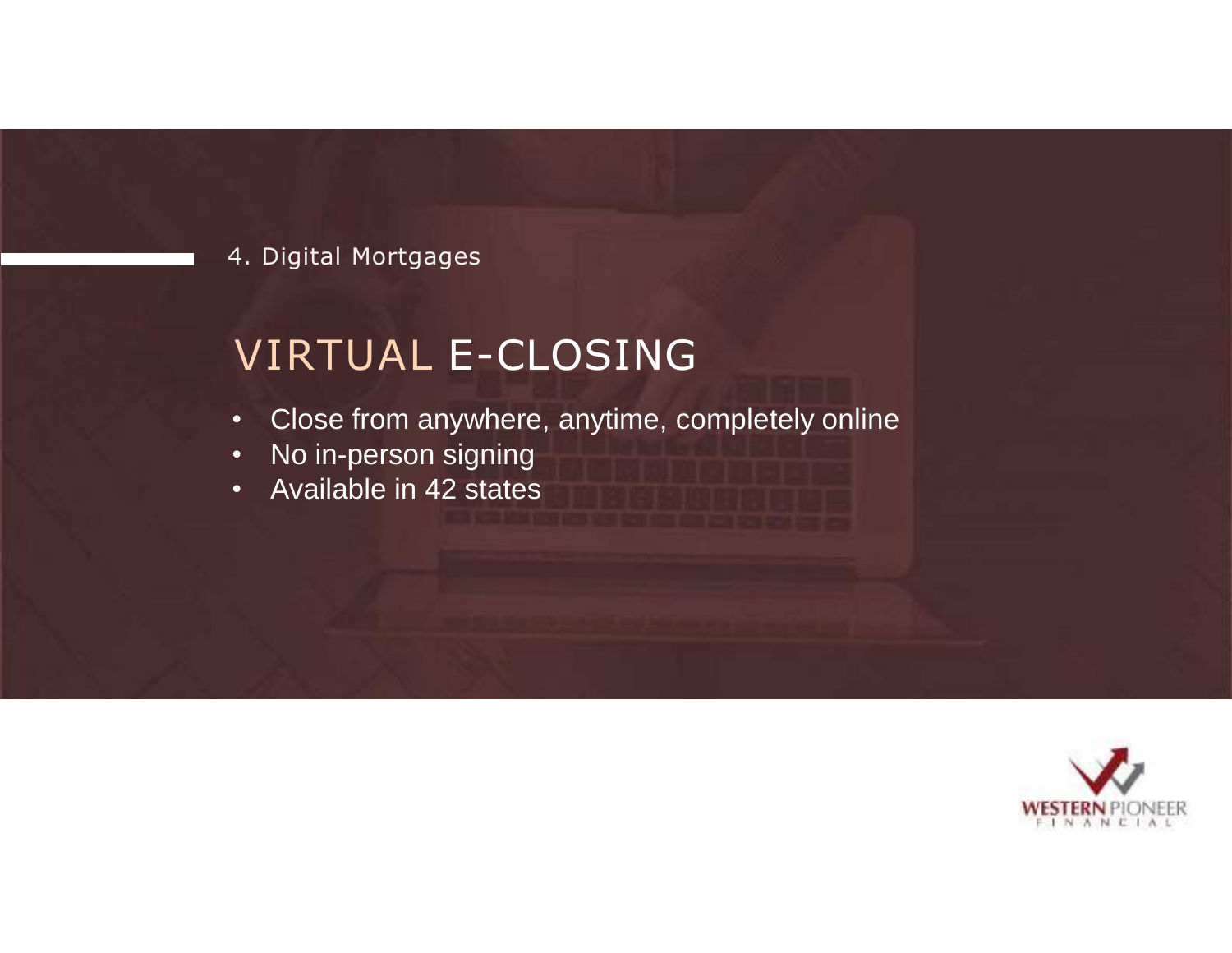# 5. PARTNERSHIP MATTERS

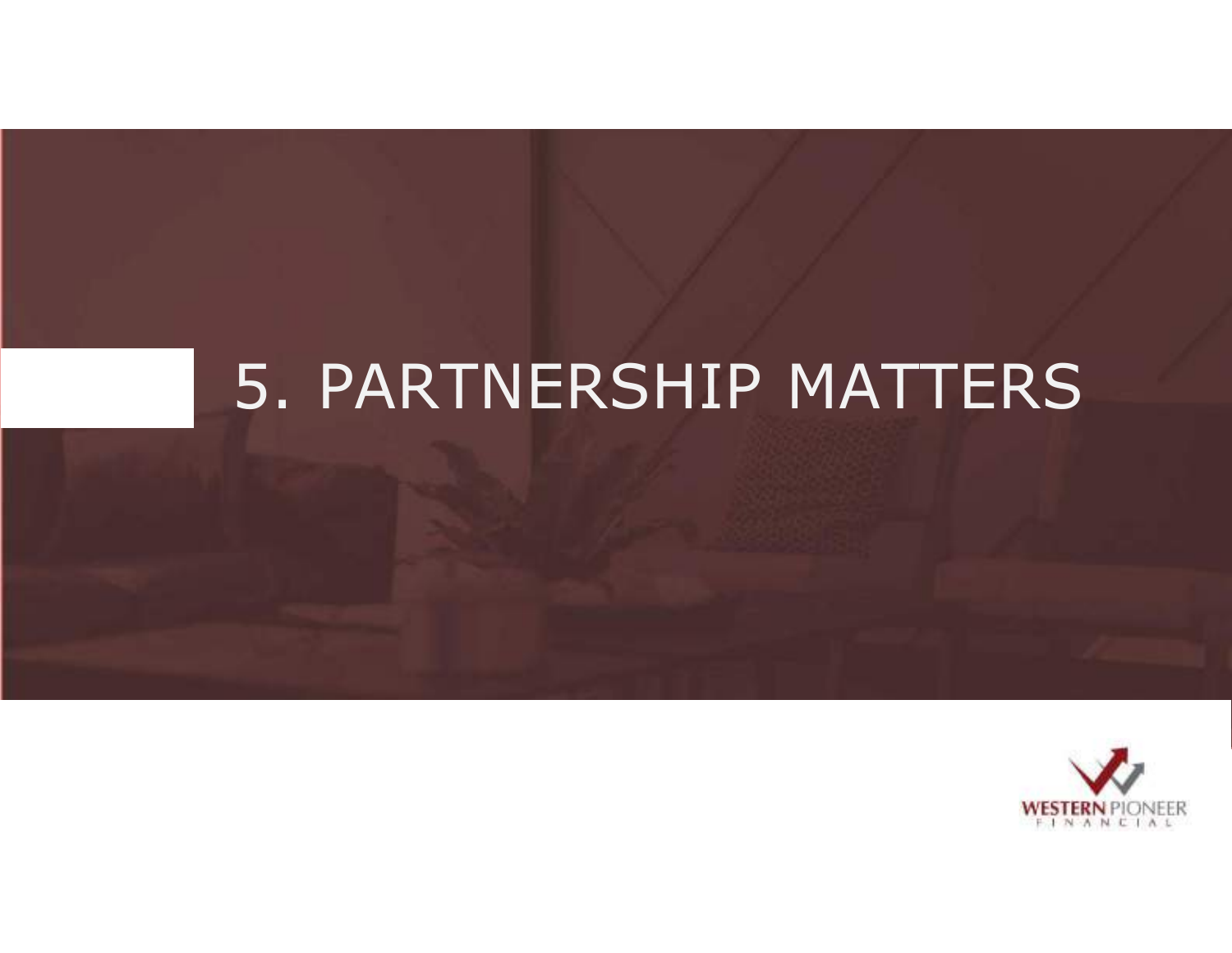5. Partnership Matters

#### RENT VS BUY

Attending open houses to instantly pre-approve buyers with Floify



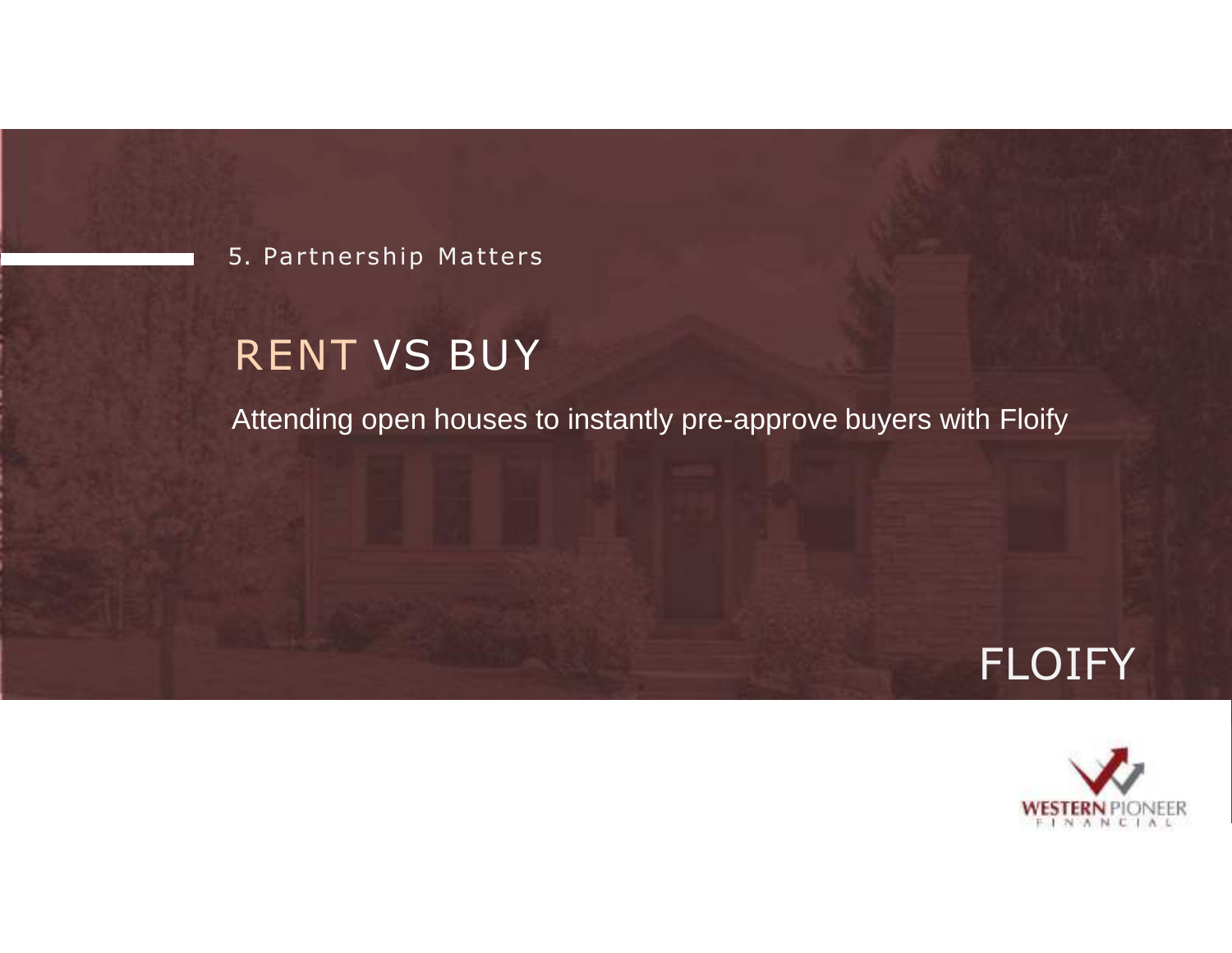5. Partnership Matters

#### HOMEBUYER MORTGAGE 101 Available by request MARKETING Let's work together!

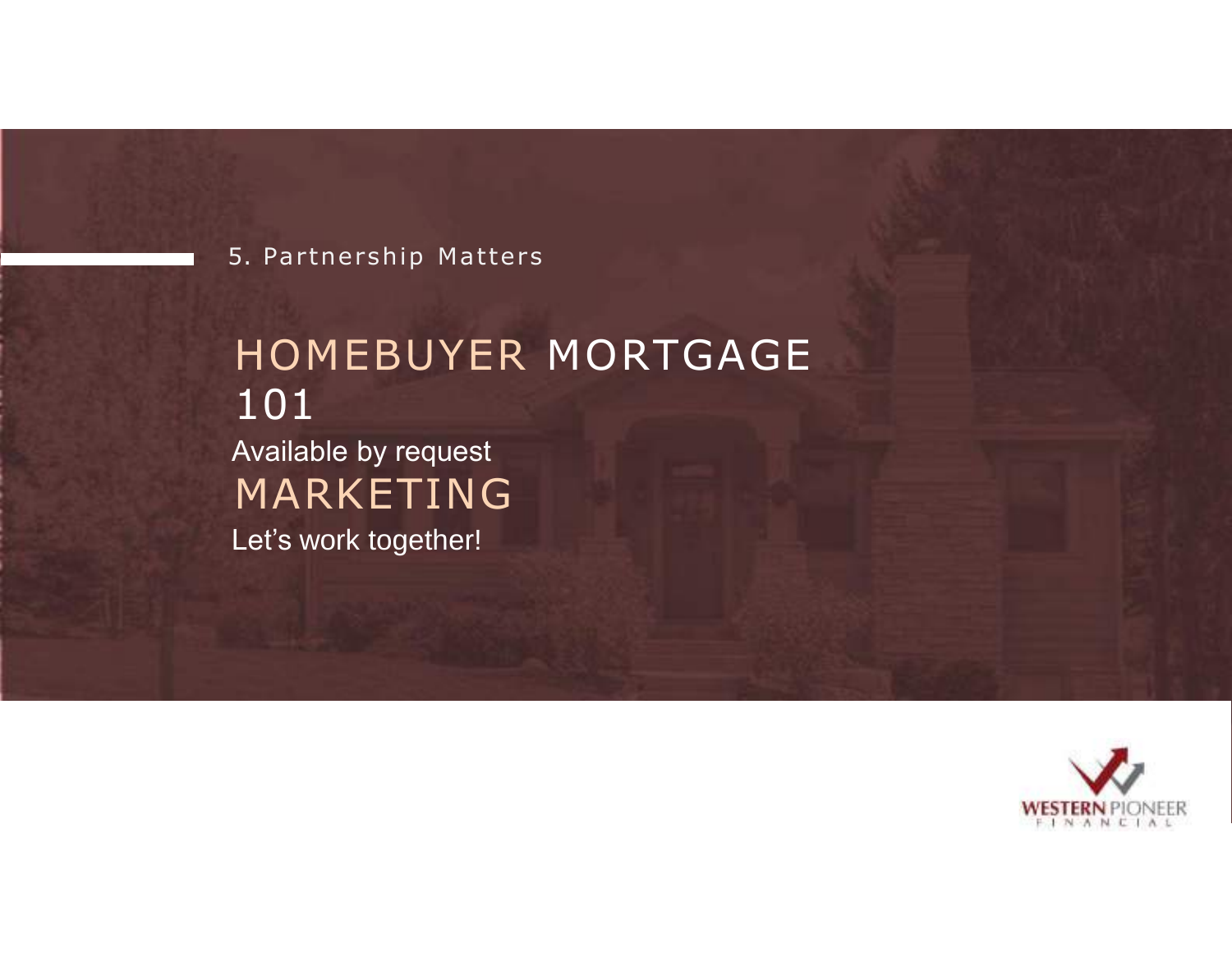

# REALTOR PRESENTATION

- New pitch to Realtors
- Completely customizable template

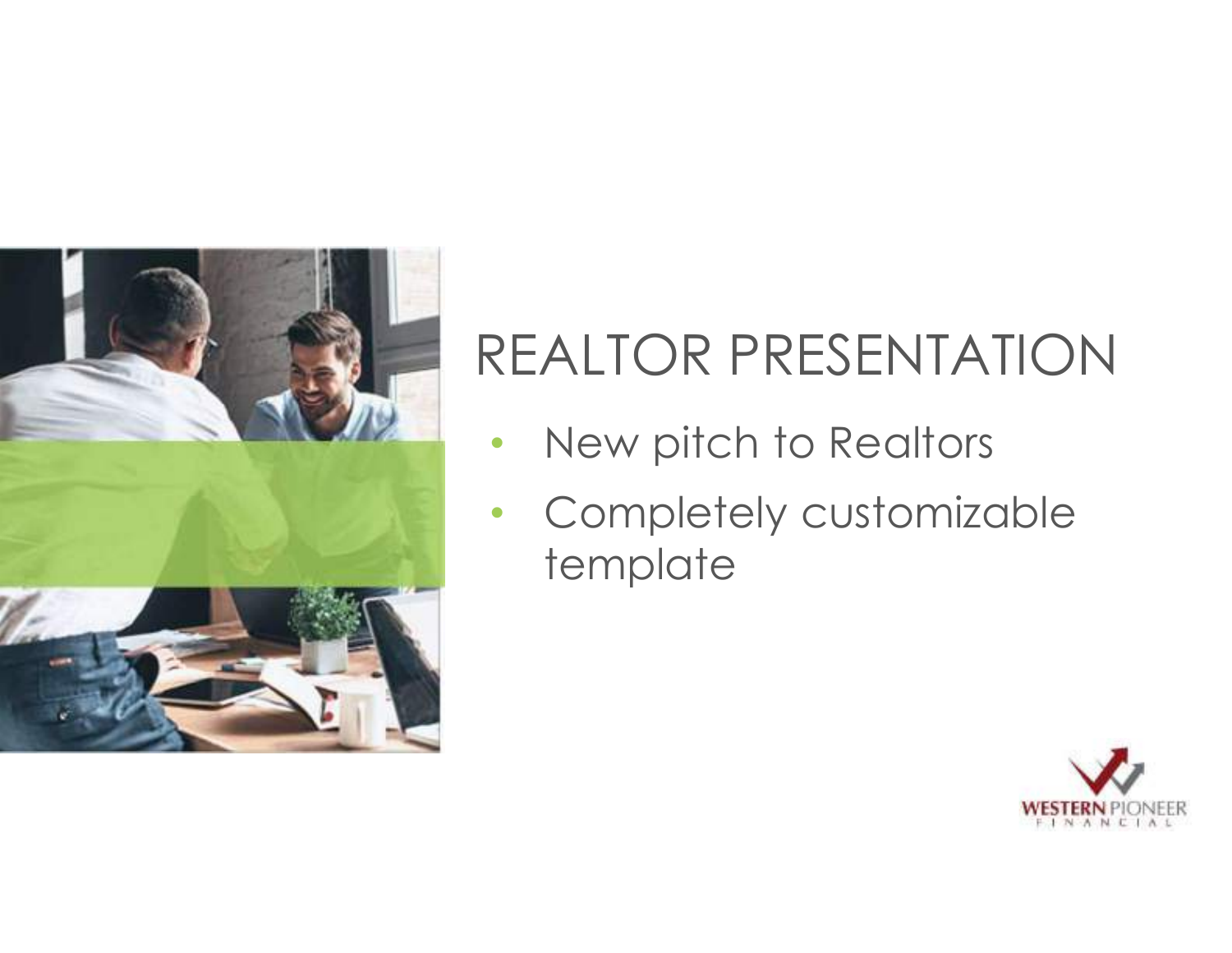# EXPAND YOUR **NETWORK**



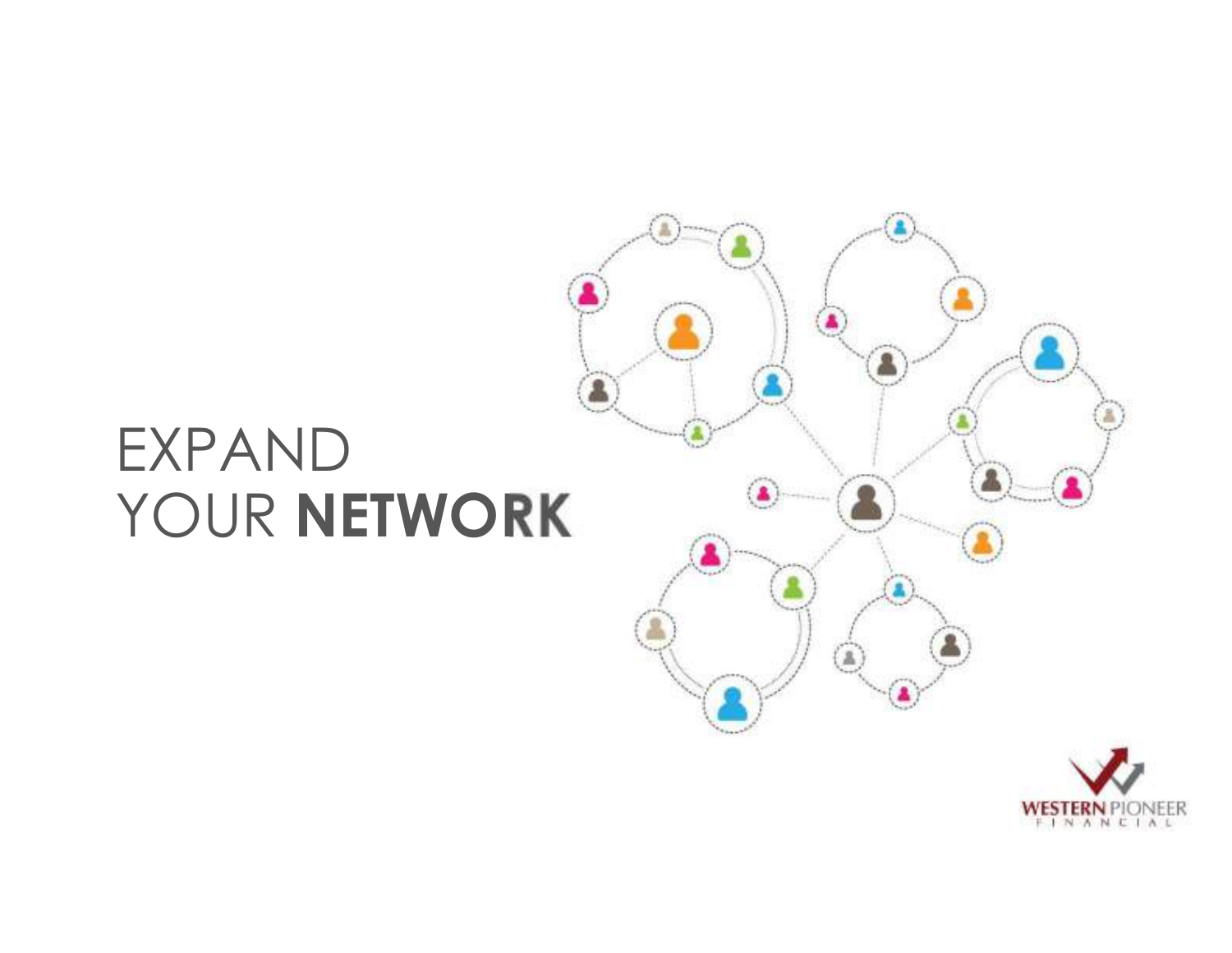# ESTABLISH THE **CONNECTION**

- Connect on social media
- Share your listings
- Sending referrals
- Video emails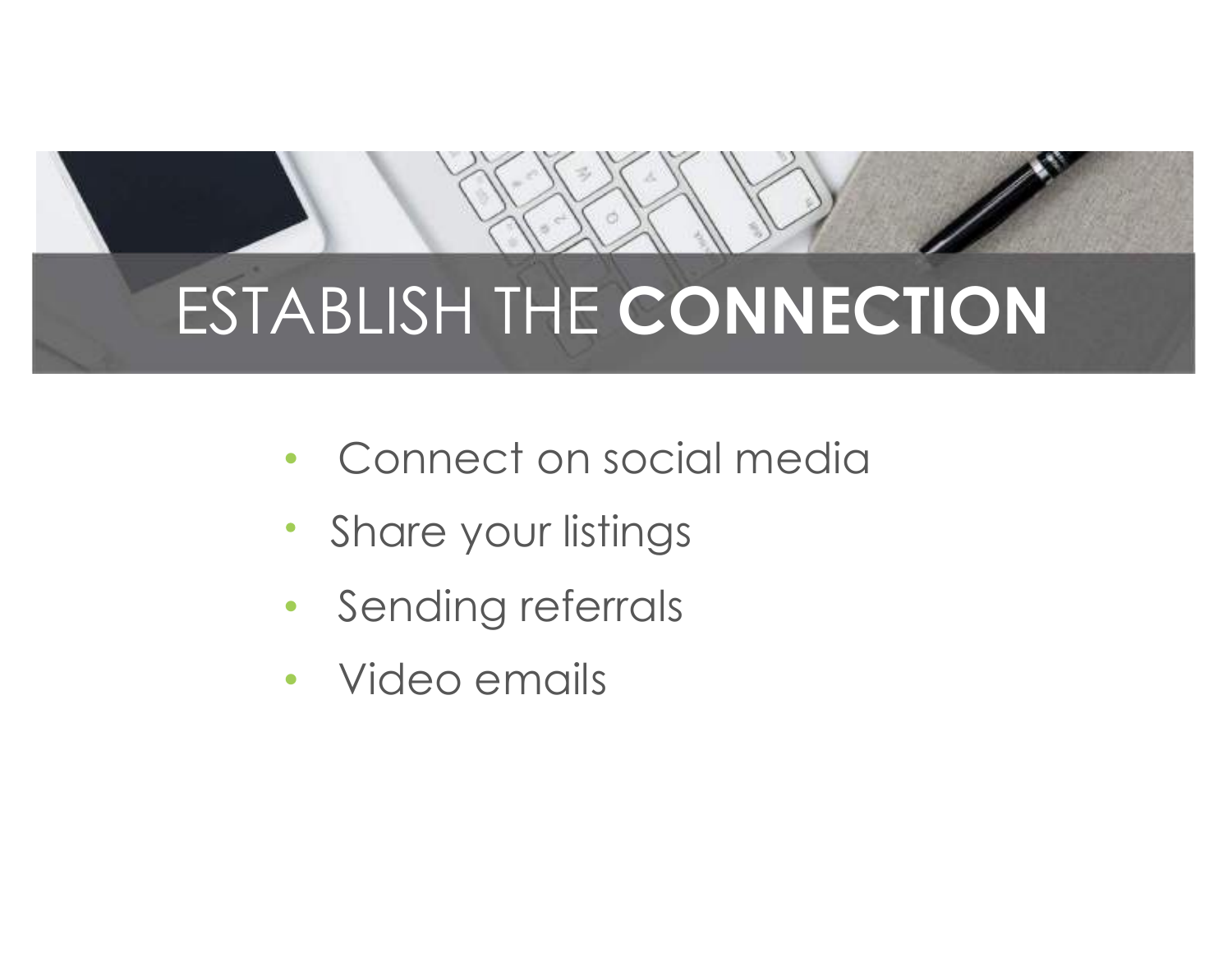### **HOME VALUE** ESTIMATOR

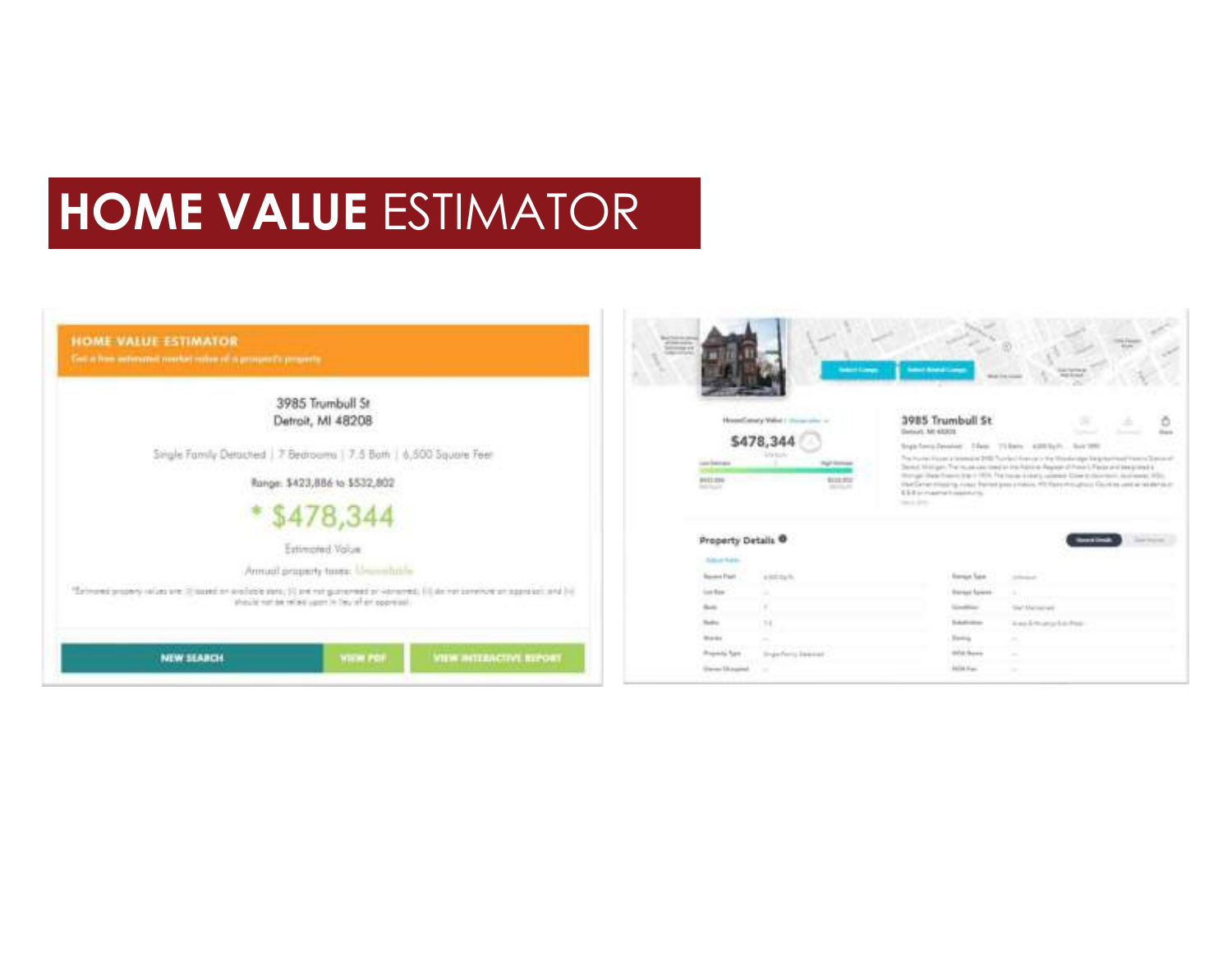### **HOME VALUE** ESTIMATOR

- Free AVM
- Subject Property Report
- Modify Home **Statistics**
- Realtor Partnership Tool

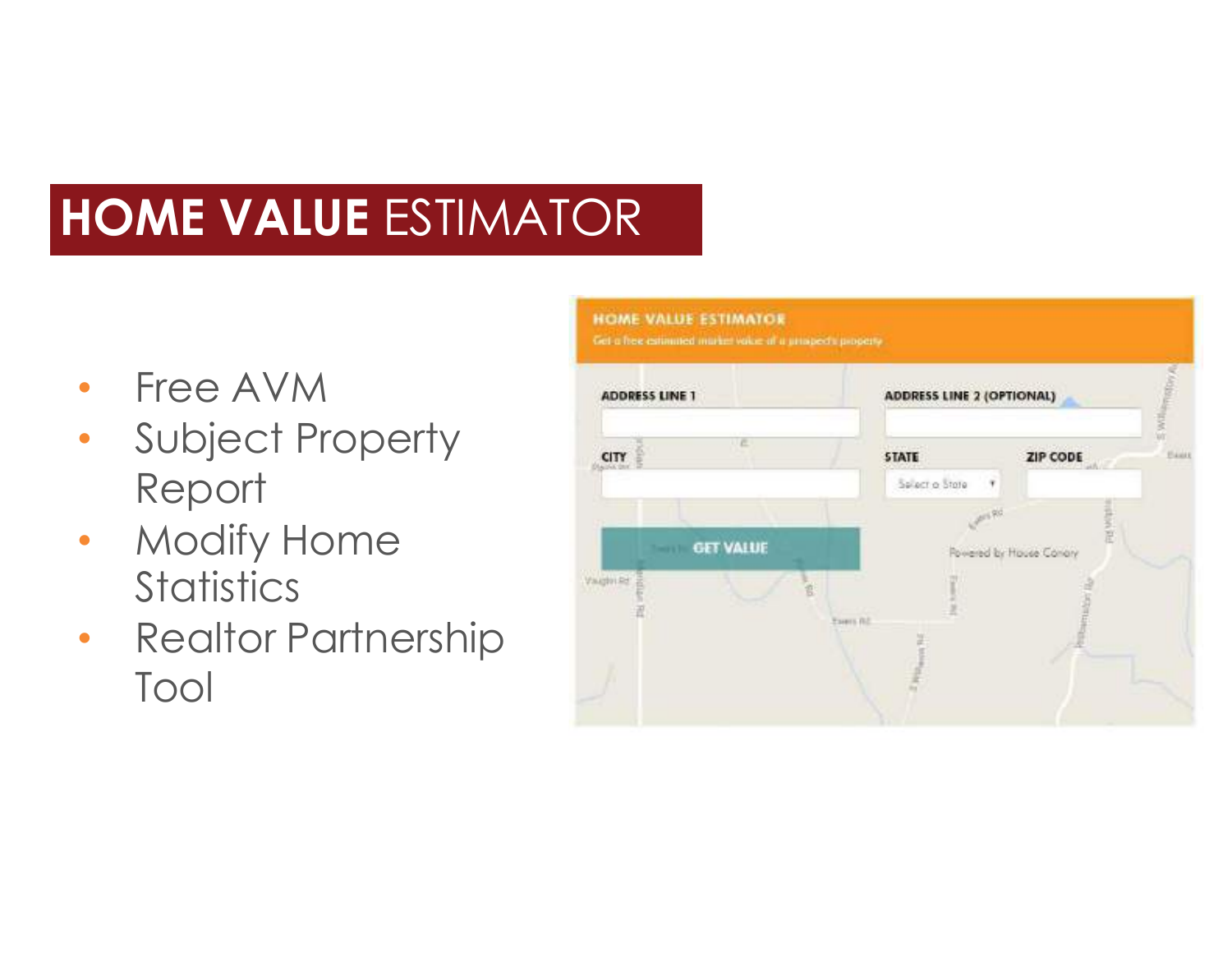

## SCHEDULING MONTHLY ZOOM **MEETINGS**

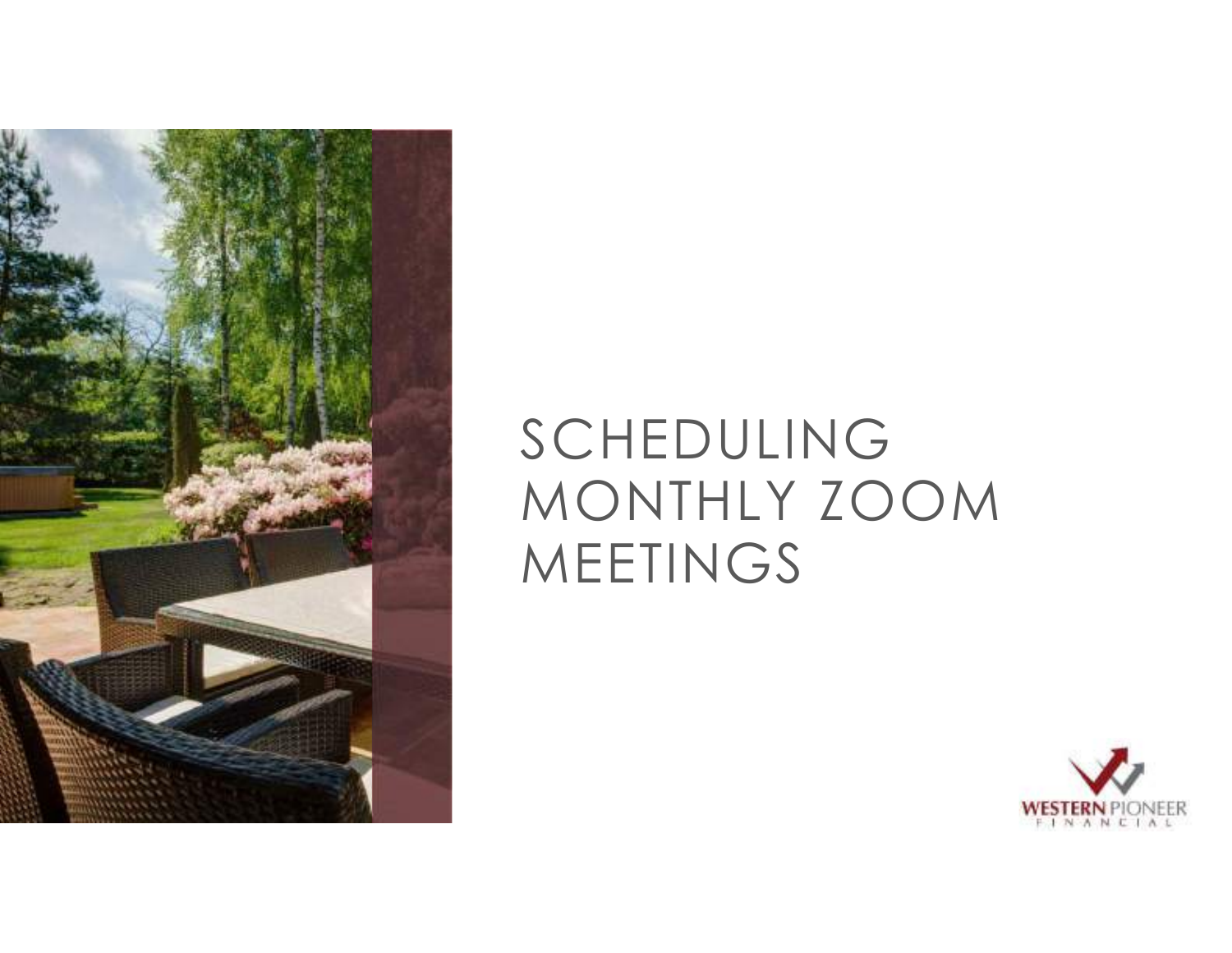# **UTILIZE WPF TOOLS**

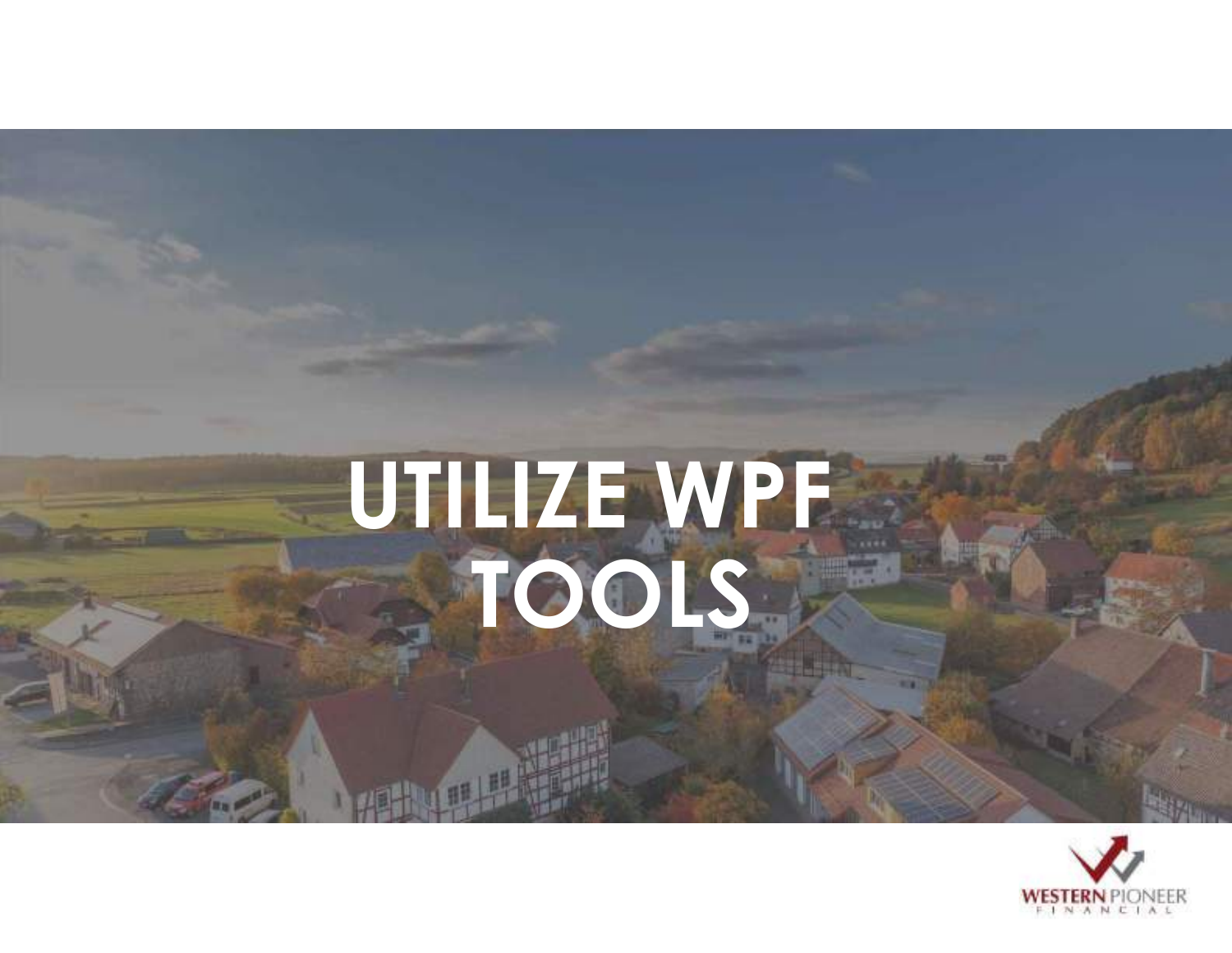

- Appraisal Promise
- Custom Rate Lock
- Exact Rate
- Flex Term
- New Home Listing & Home Value Estimator
- Tracking the Loan

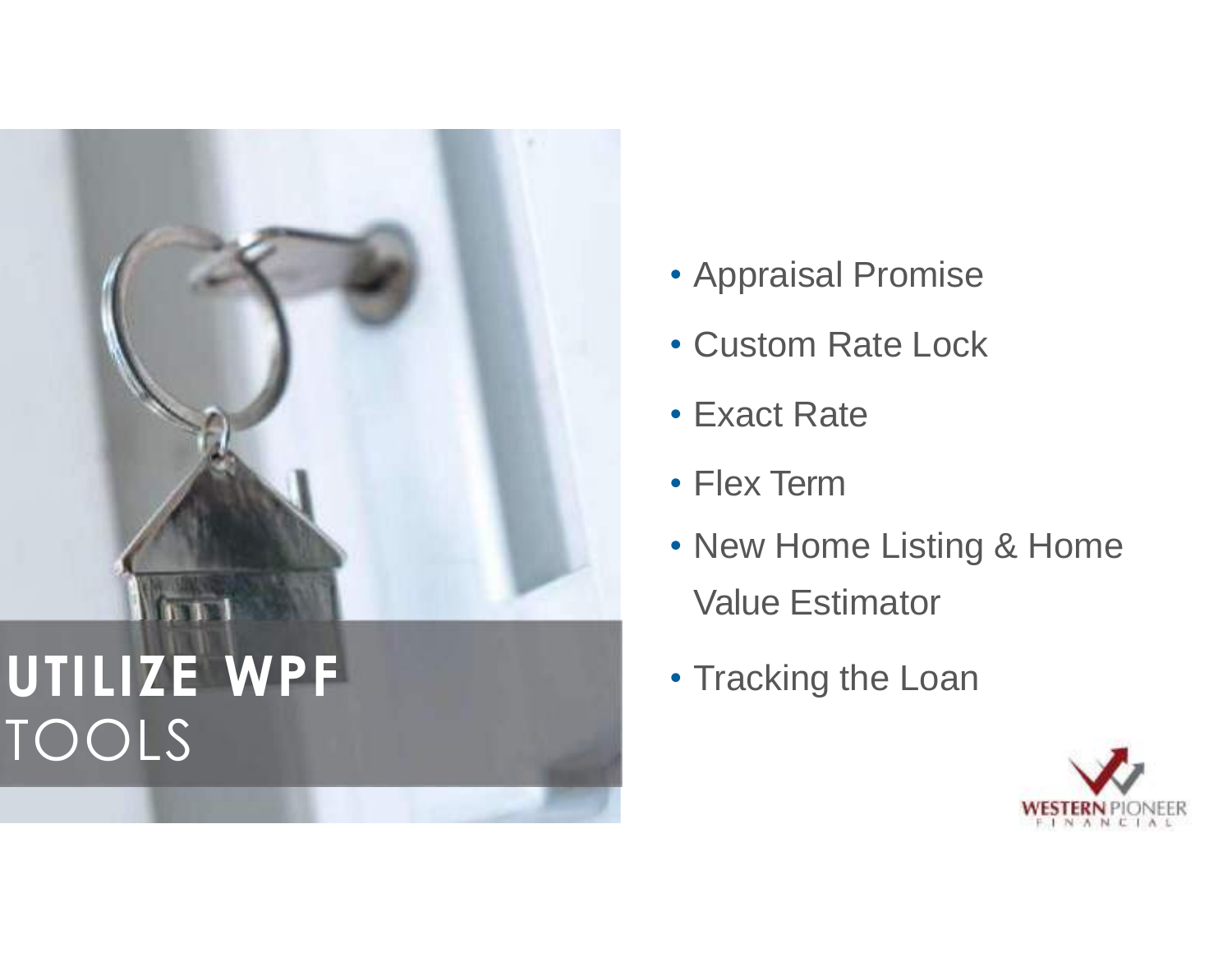# $\overline{APPRAISALPROMISE}$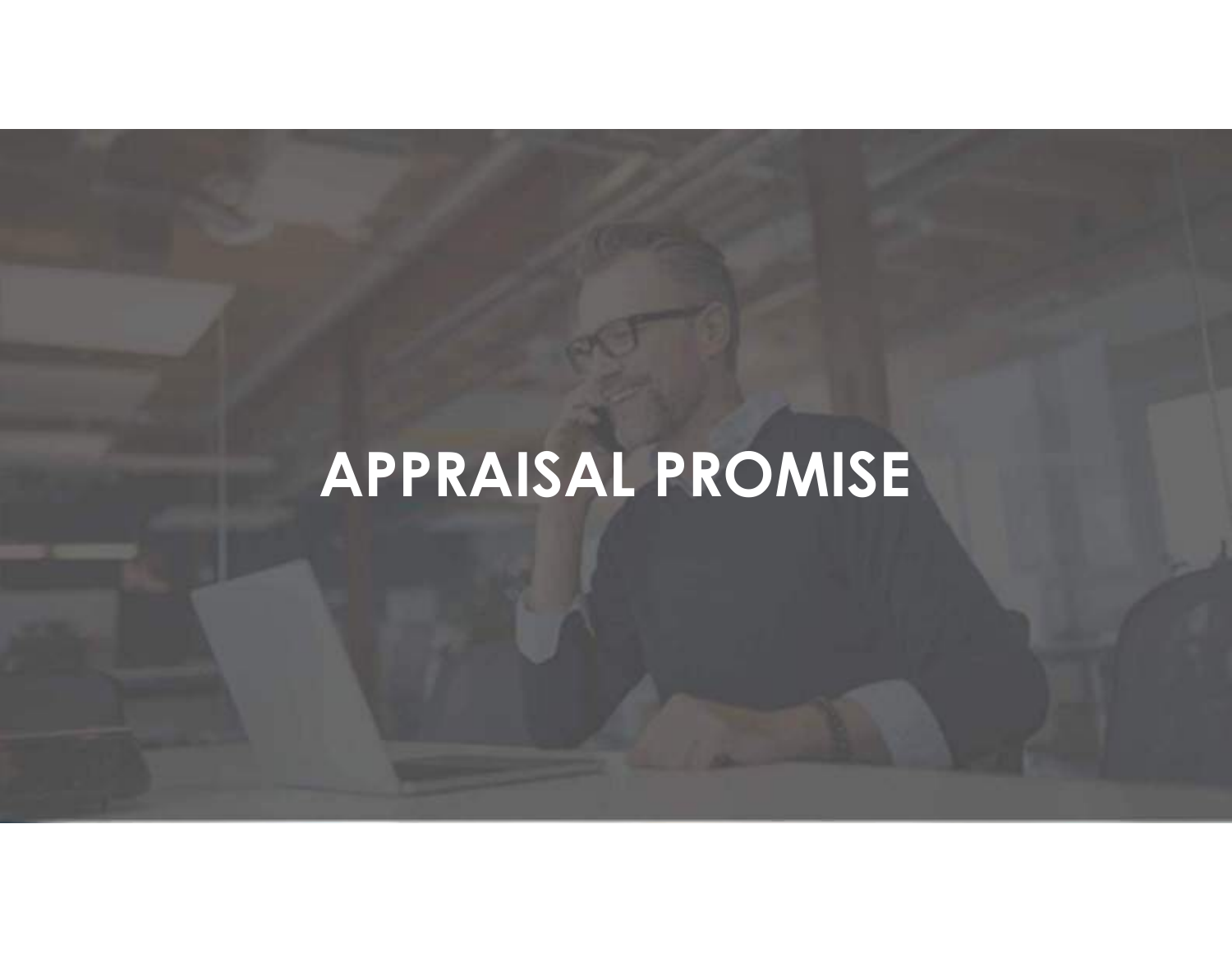# **APPRAISAL PROMISE**

- 5 WPF approved AMCs
- 10 business days or less
- 50% payment refund
- VA loans not eligible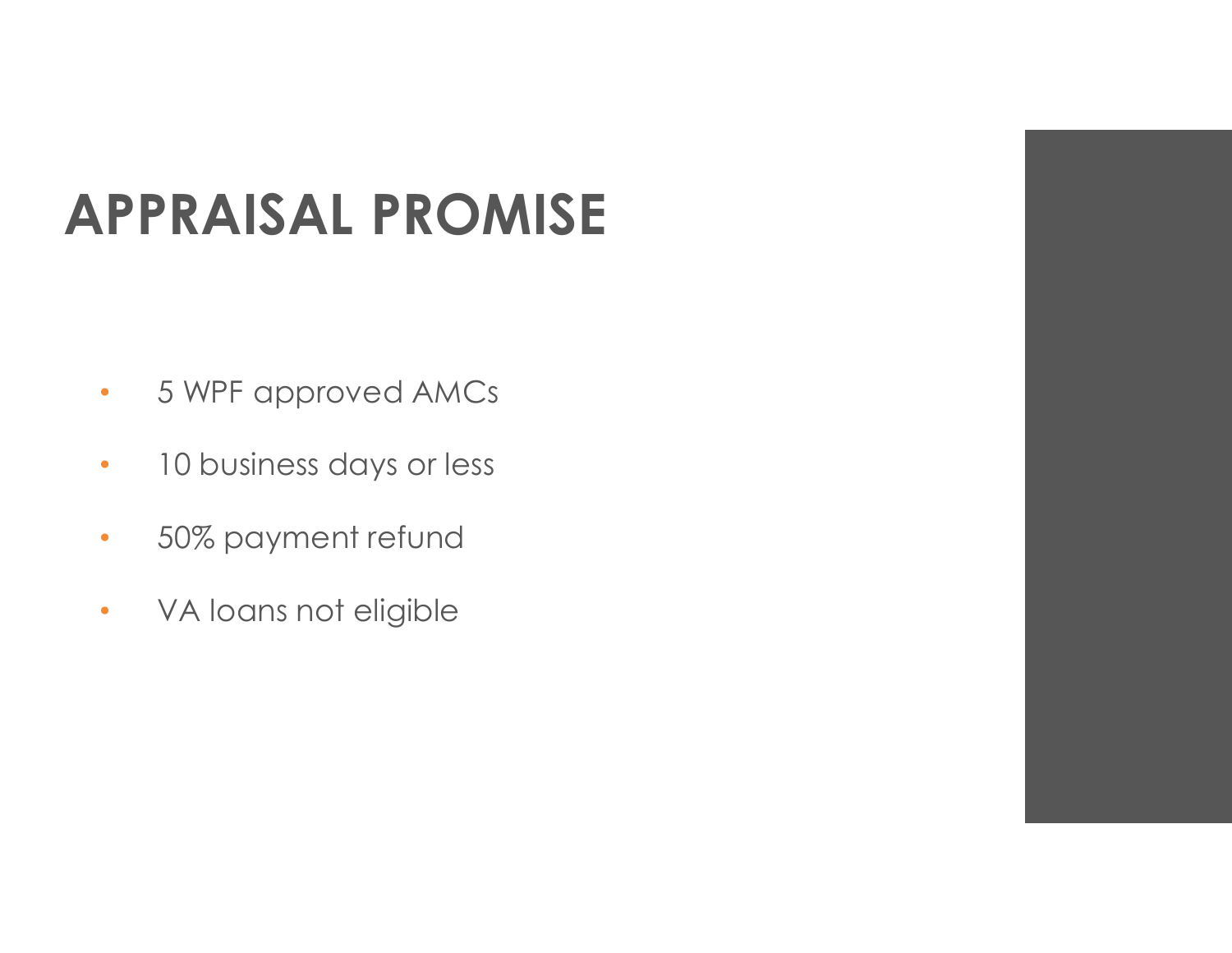

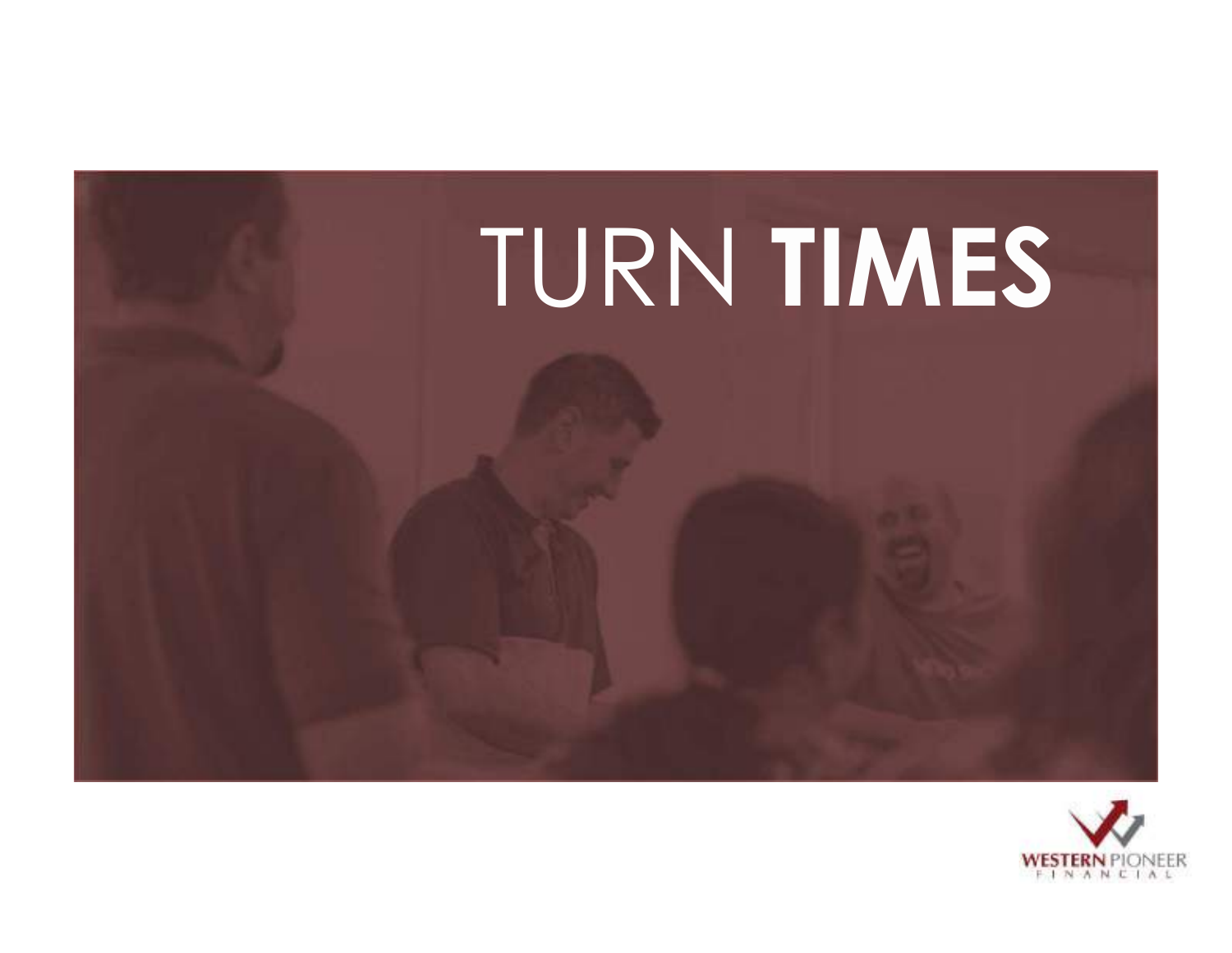

- **Upload CD Prep**
	- Keep place in queue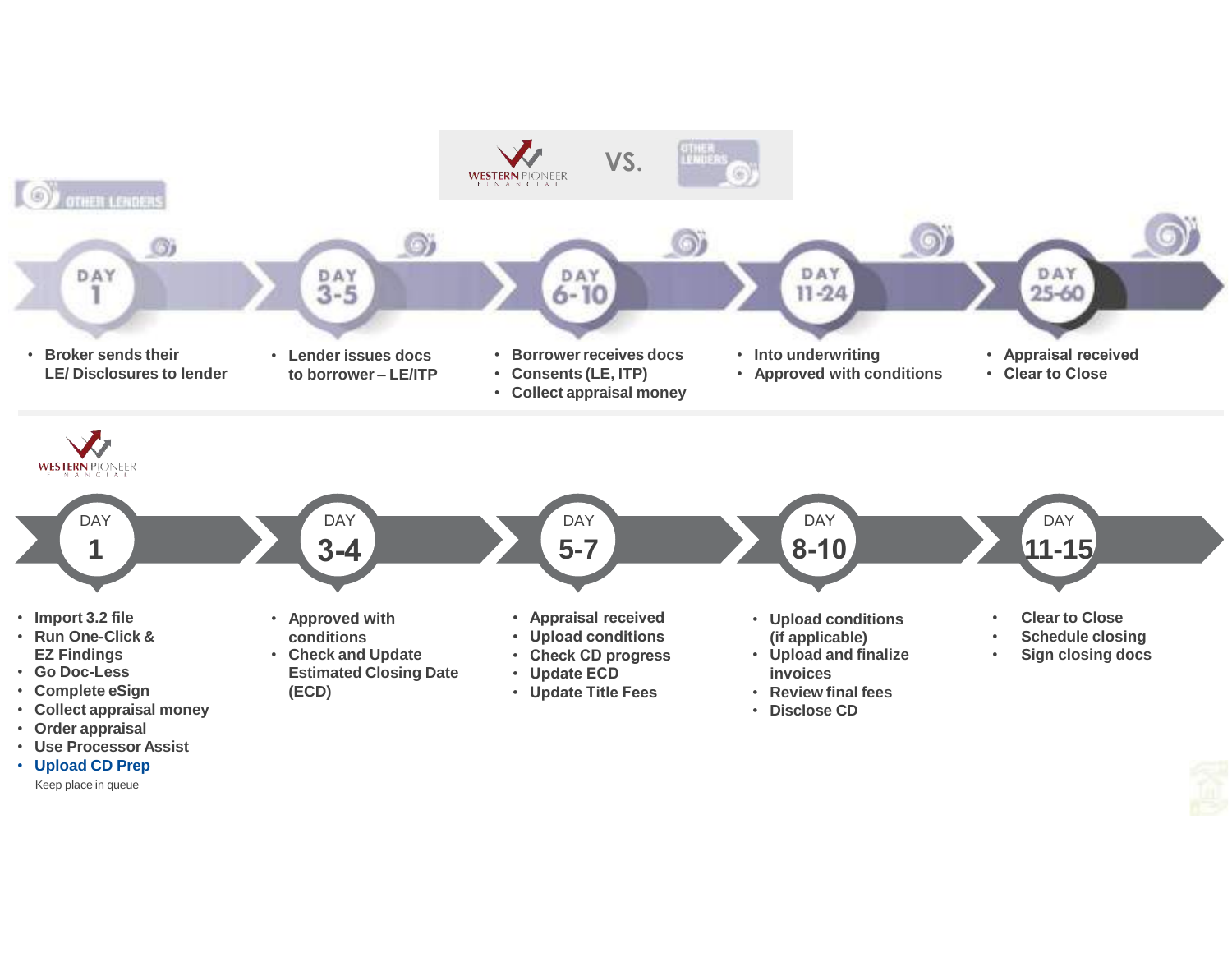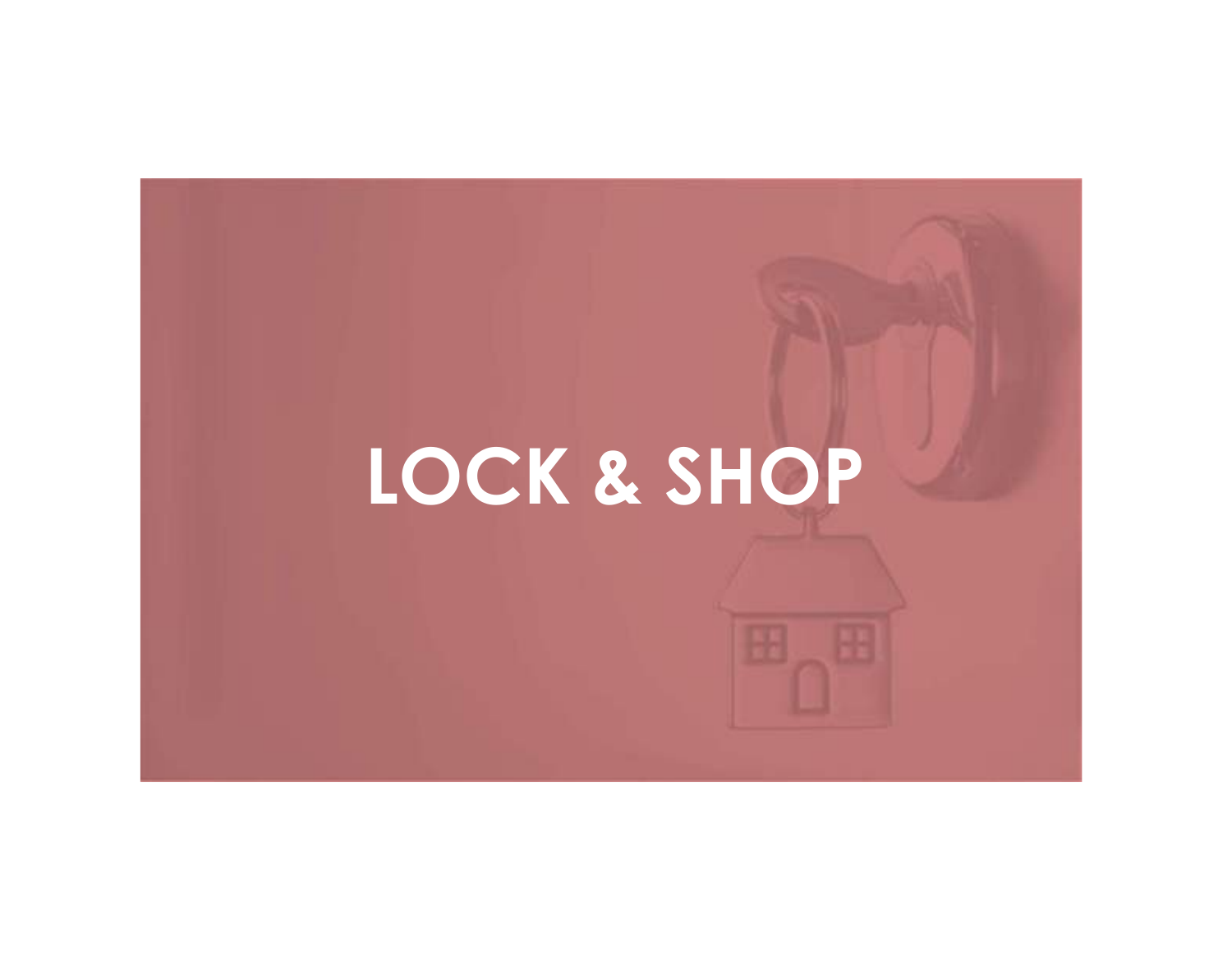# LOCK & SHOP / PRE-LOCK

• No property address

• 60 day minimum

• Pre UW status

• 8 day minimum



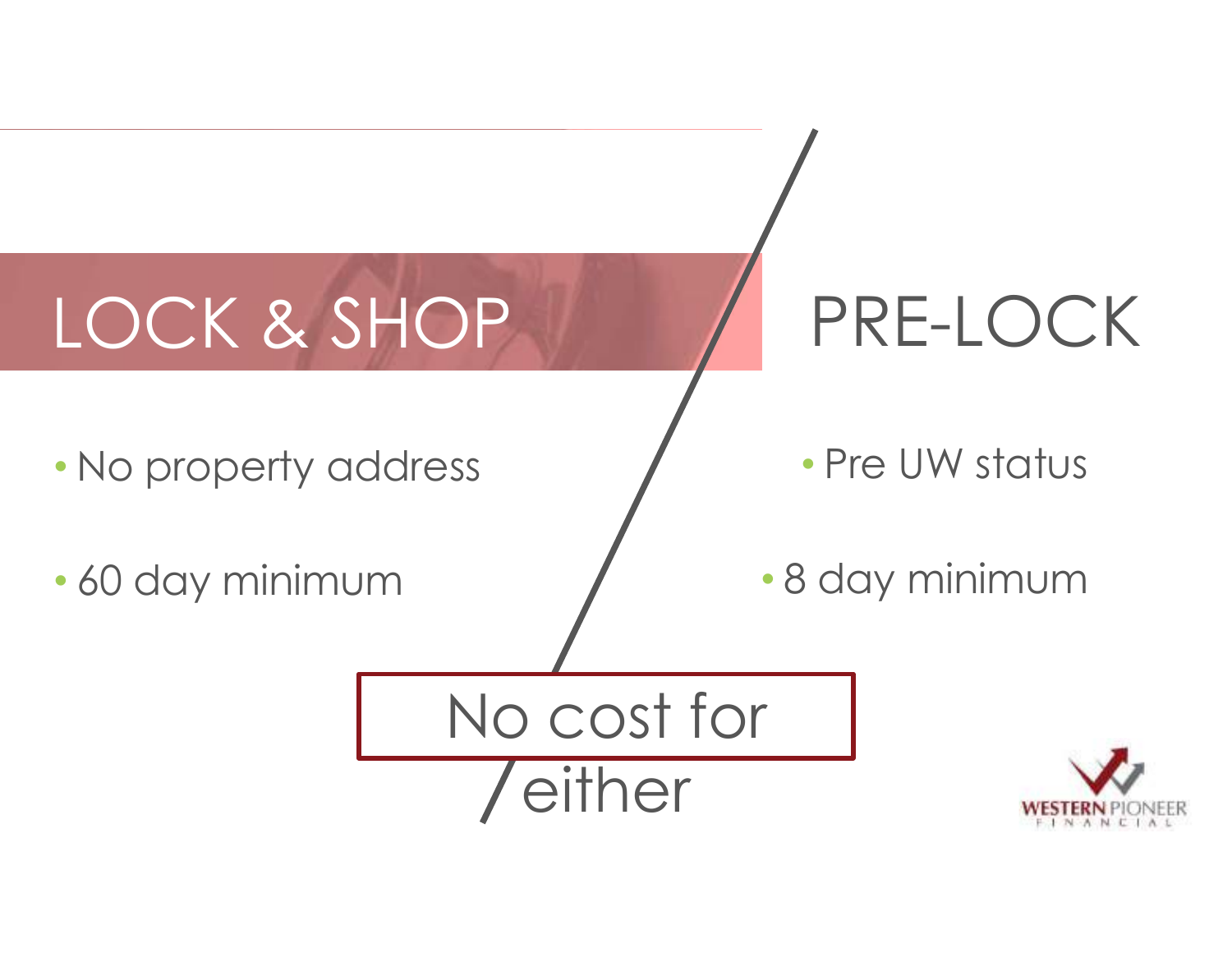# CUSTOMIZE THE **BEST LOAN FOR YOUR BORROWERS**